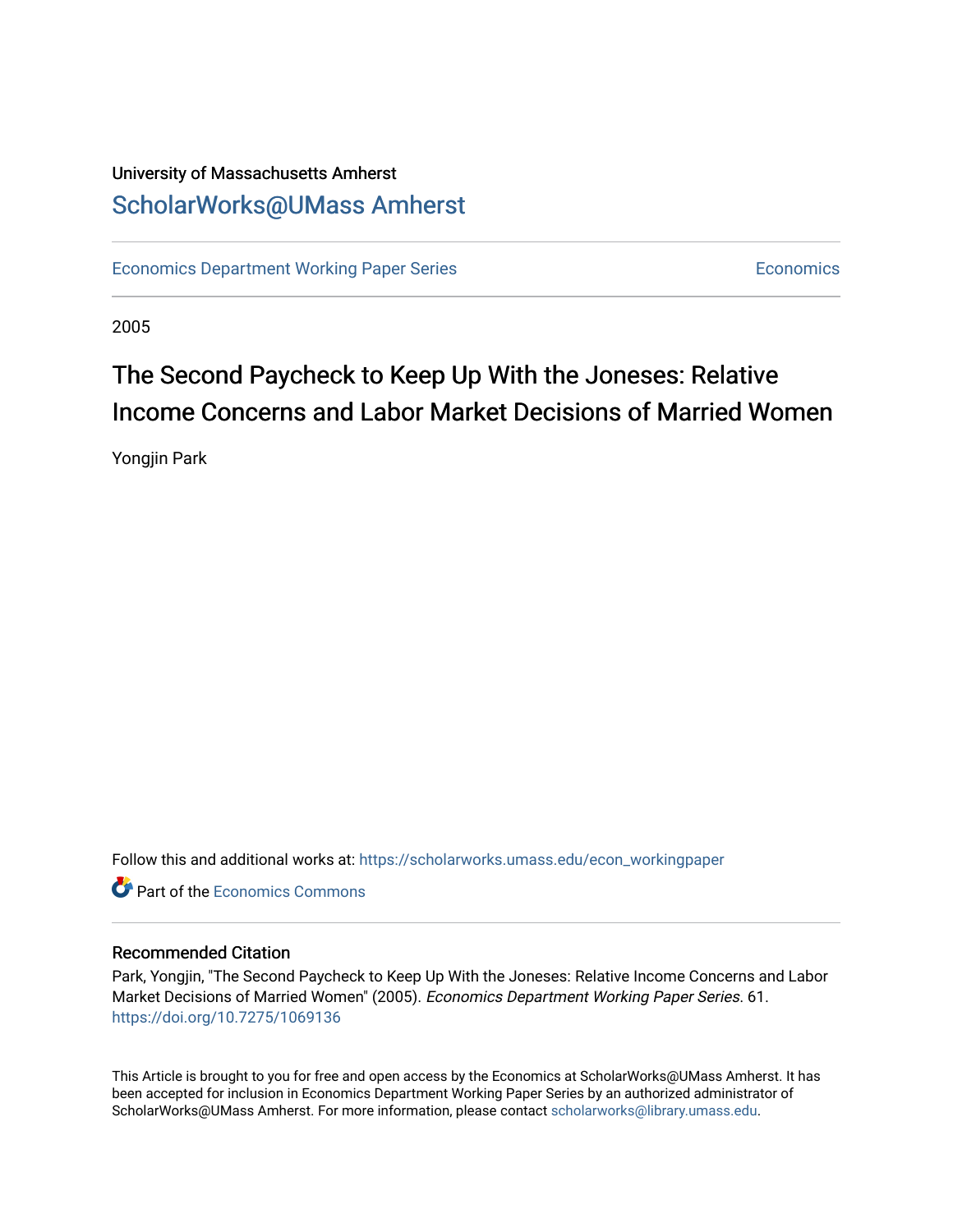# **DEPARTMENT OF ECONOMICS**

# **Working Paper**

**The Second Paycheck to Keep Up With the Joneses: Relative Income Concerns and Labor Market Decisions of Married Women** 

by

Yongjin Park

Working paper 2005-10



# **UNIVERSITY OF MASSACHUSETTS AMHERST**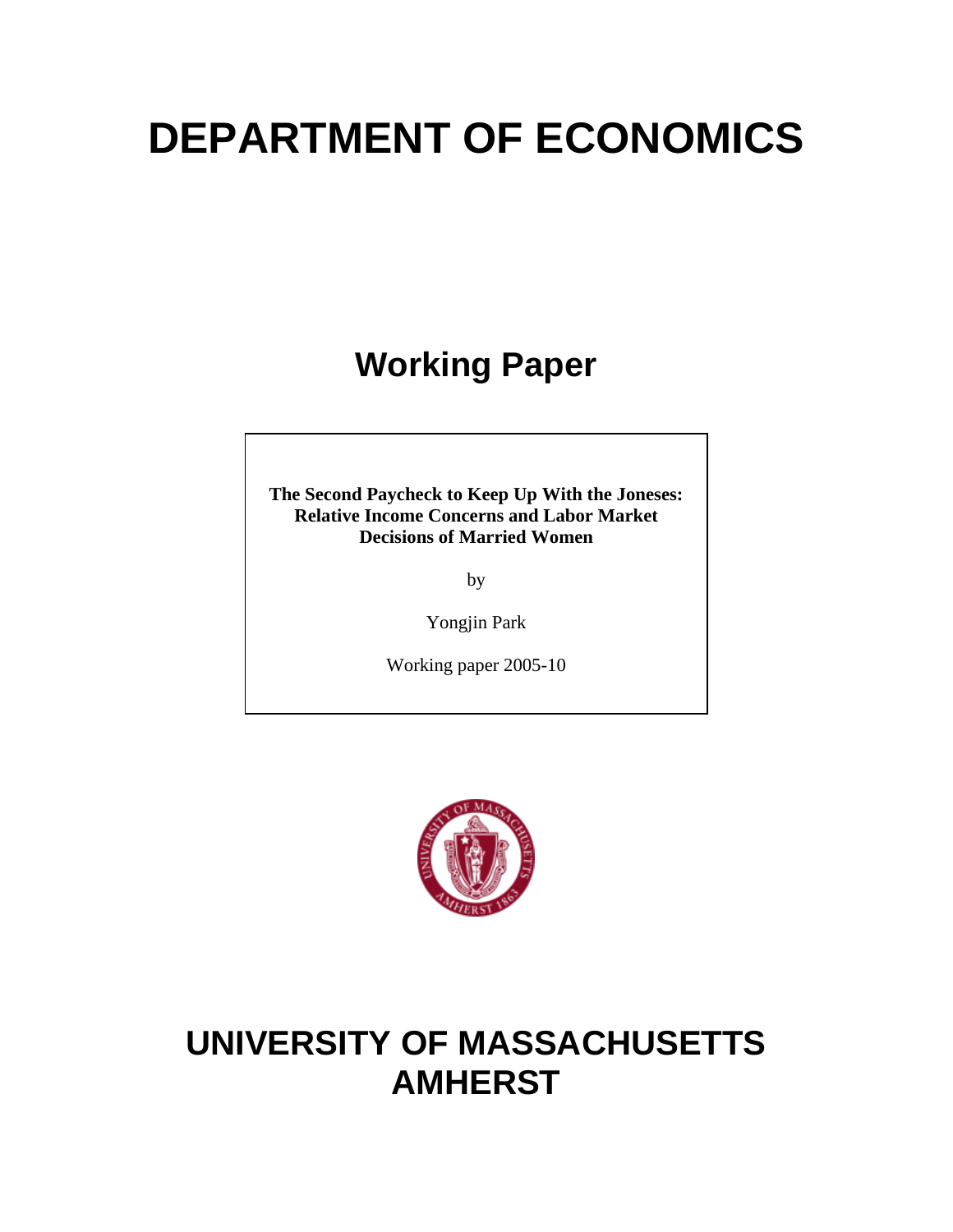#### **The Second Paycheck to Keep Up With the Joneses: Relative Income Concerns and Labor Market Decisions of Married Women**

Yongjin Park

May 2005

#### ABSTRACT

This paper investigates whether one's effort to keep up with the Joneses has any effect on labor supply behavior. We provide a simple model and empirical evidence that labor supply decisions of married women are influenced by relative as well as absolute income of their husbands. We find, after controlling for husbands' absolute income and other individual characteristics, that married women are more likely to be in labor force when their husbands' relative income is low. Results are robust across various settings and measures of relative income and the size of the effect is economically meaningful. We also show that income inequality of reference group of husbands in age-regional cross sections can be a predictor of their wives' labor supply.

*Keywords*: Interdependent utility, relative income, social comparisons, inequality, emulation, labor market participation of married women.

*JEL classification:* H23; D31; D62; J22

*Acknowledgments*: Thanks to Samuel Bowles for guidance. This paper is based on a chapter of my Ph.D dissertation submitted University of Massachusetts Economics Department.

*Author's Affiliation*: Department of Economics, Connecticut College. 270 Mohegan Avenue, New London, CT. E-mail: ypark@conncoll.edu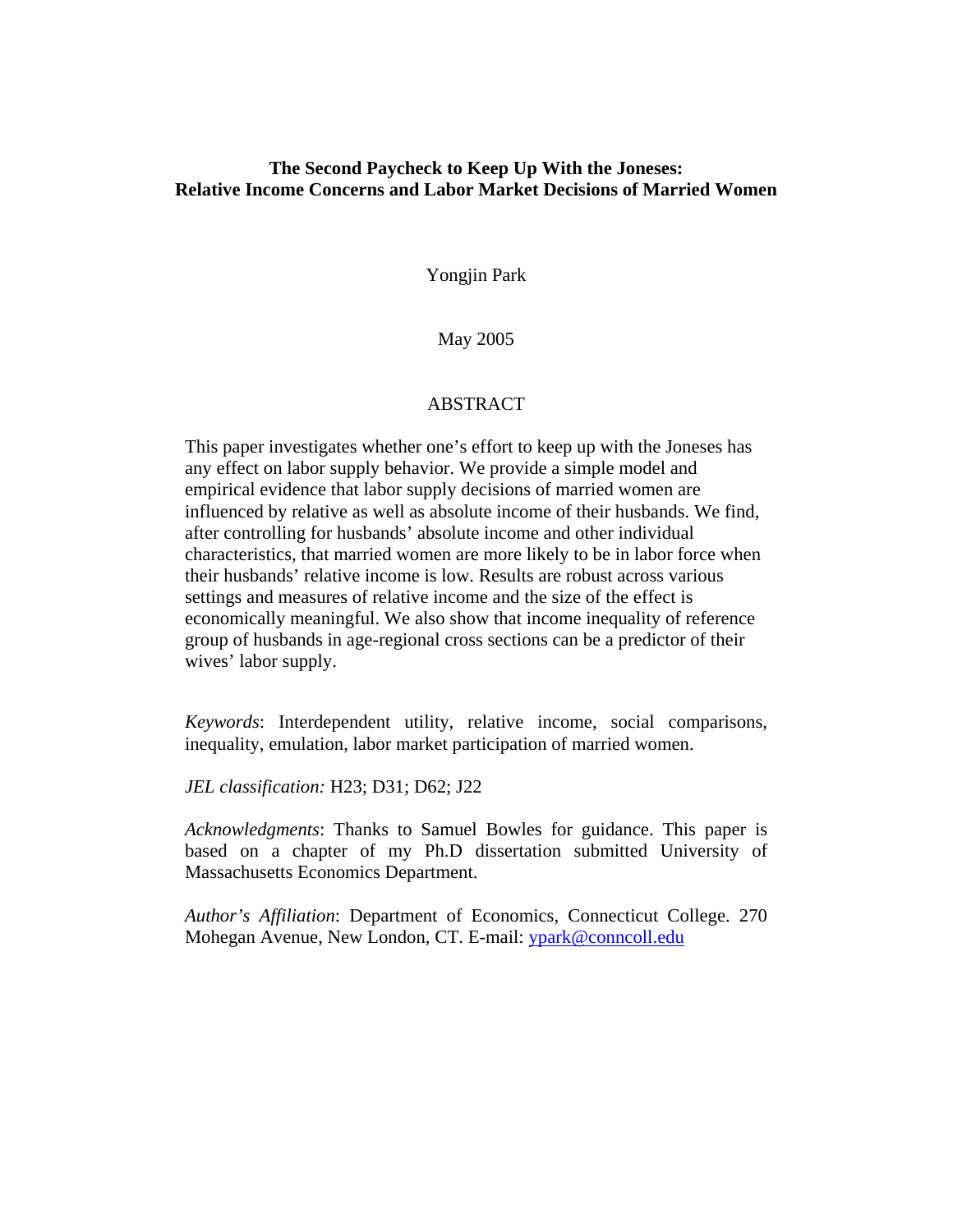#### 1. Introduction

Do relative income concerns affect human behavior? If so, do they count enough to influence labor supply? There is a growing literature with empirical evidence that supports the "relative income" hypothesis, which argues that individuals are adversely affected when they perceive themselves to be economically deprived relative to their peers. Clark and Oswald (1996) for example found that the satisfaction levels reported by British workers (in the British Household Panel Survey) vary inversely with the wage levels of peers. Alesina, Di Tella and MacCulloch (2003) found that individuals have a lower tendency to report themselves happy when inequality of the country (or, in the case of the US, state) is high. Luttmer (2004) and Ferrer-i-Carbonell (2005) show that higher earnings of neighbors are associated with lower levels of self-reported happiness, using individual-level panel data. Given this strong and body of evidence on comparisonbased utility functions, it is natural to ask whether the sense of relative deprivation is strong enough to affect economic decisions and therefore to be a predictor of actual economic behavior.

This paper attempts to answer the question by examining the effect of relative income on labor supply behavior. Our model of the choice of work hours, presented in the next section, captures the relative income concern by taking account of the influence of the consumption of the well-to-do on the marginal utility of own consumption for the lesswell-off. The main result is that an individual's labor supply is increasing in the degree of the relative deprivation of her family. We then examine this hypothesis by asking whether a wife's labor force participation (LFP) decision depends on her husband's relative income among his peers. We focus on this specific relationship because the husband's relative income among peers provides an exogenous measure of relative income that is not affected by the LFP decision of his wife. Using the March Current Population Survey from 1969 to 1979, we first show that a wife's LFP decision is increasing in the relative deprivation of a husband among his reference group, which is defined using a combination of characteristics including both State and Census Region of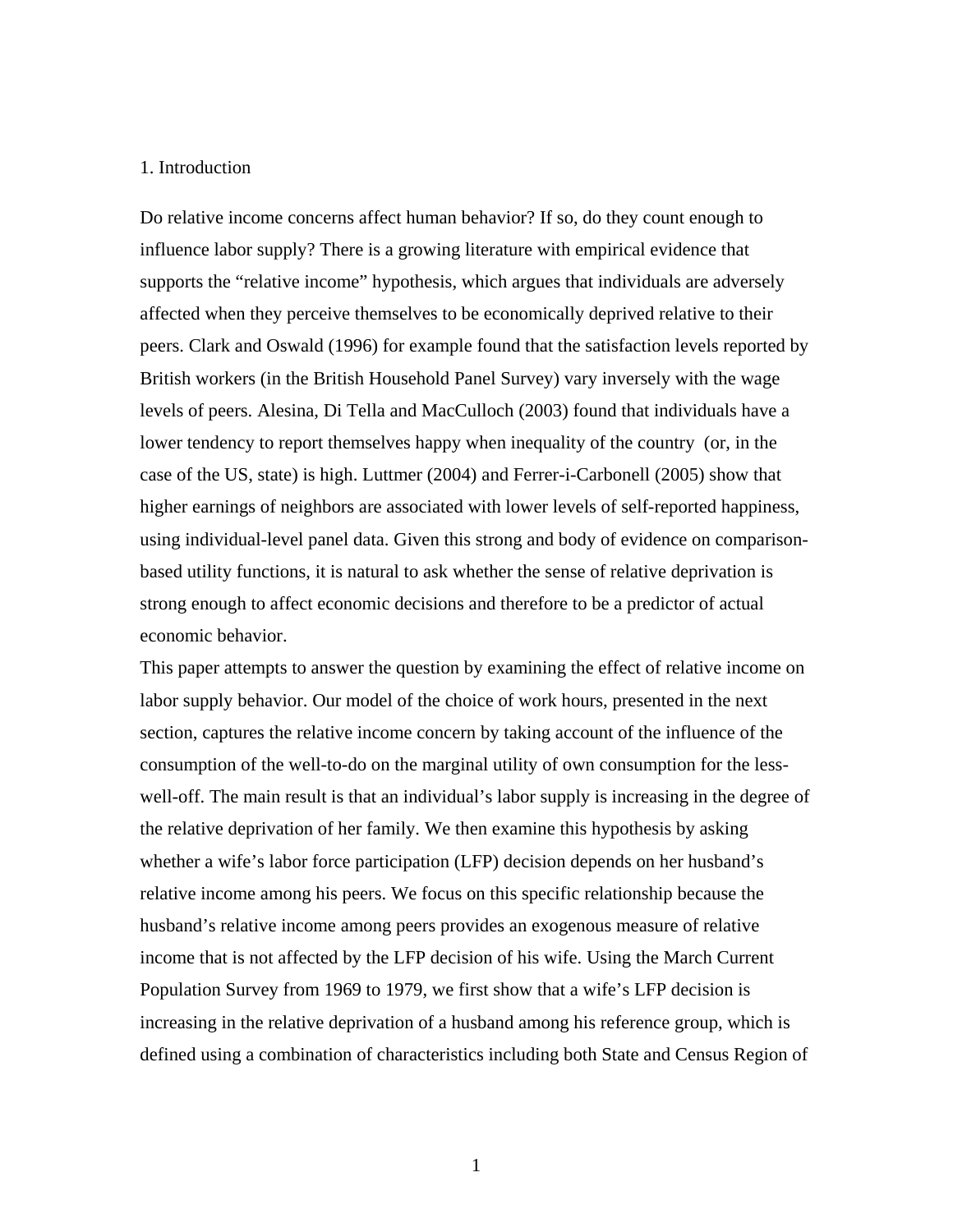residence, race and age. Our results indicate that, even after controlling for individual characteristics, husband's income, and reference group effects, relative deprivation of the husband is positively associated with LFP of his wife. Its effects are significant, and estimates are robust across a variety of settings. In the later part of this paper, we show that the effect of relative income concerns can also be captured by local income inequality measures. We also show that middle class wives are more sensitive to the relative income concerns than those whose husbands belong to either high- or lowincome groups.

There are a few previous papers that have examined the role of relative income in labor supply. Stark and Taylor (1989, 1991) found that relative income plays a significant role in international migration from Mexico to United States. Controlling for absolute income and expected gains from migration, the propensity of households to participate in international migration is directly related to the household's relative income ranking. Neumark and Postlewaite (1998) studied the labor supply decisions of relatives, finding some evidence that women whose sister's husband had a higher income than their own husband were more likely to be employed. Bowles and Park (2003) showed that the greater inequality predicts longer average work hours, using country-level macro data on work hours of manufacturing employees in ten OECD countries.

This paper contributes to the existing literature in several ways. First, we provide a comprehensive test of relative income effect on labor supply using both individual and regional-level measures of relative income and much larger micro-level sample than previous studies. After carefully controlling the possibility of endogeneity between relative income and labor supply, we provide direct evidence that relative income effect is a general phenomenon that can be observed at a much larger scale and over a sustained period of time, which we believe is crucial for the validity of relative income as a predictor of labor supply. Second, this paper provides empirical evidence that relative income effects are asymmetric and mostly up-wards; this means that less well-off individuals' well-being is negatively influenced by the fact that their income is lower

2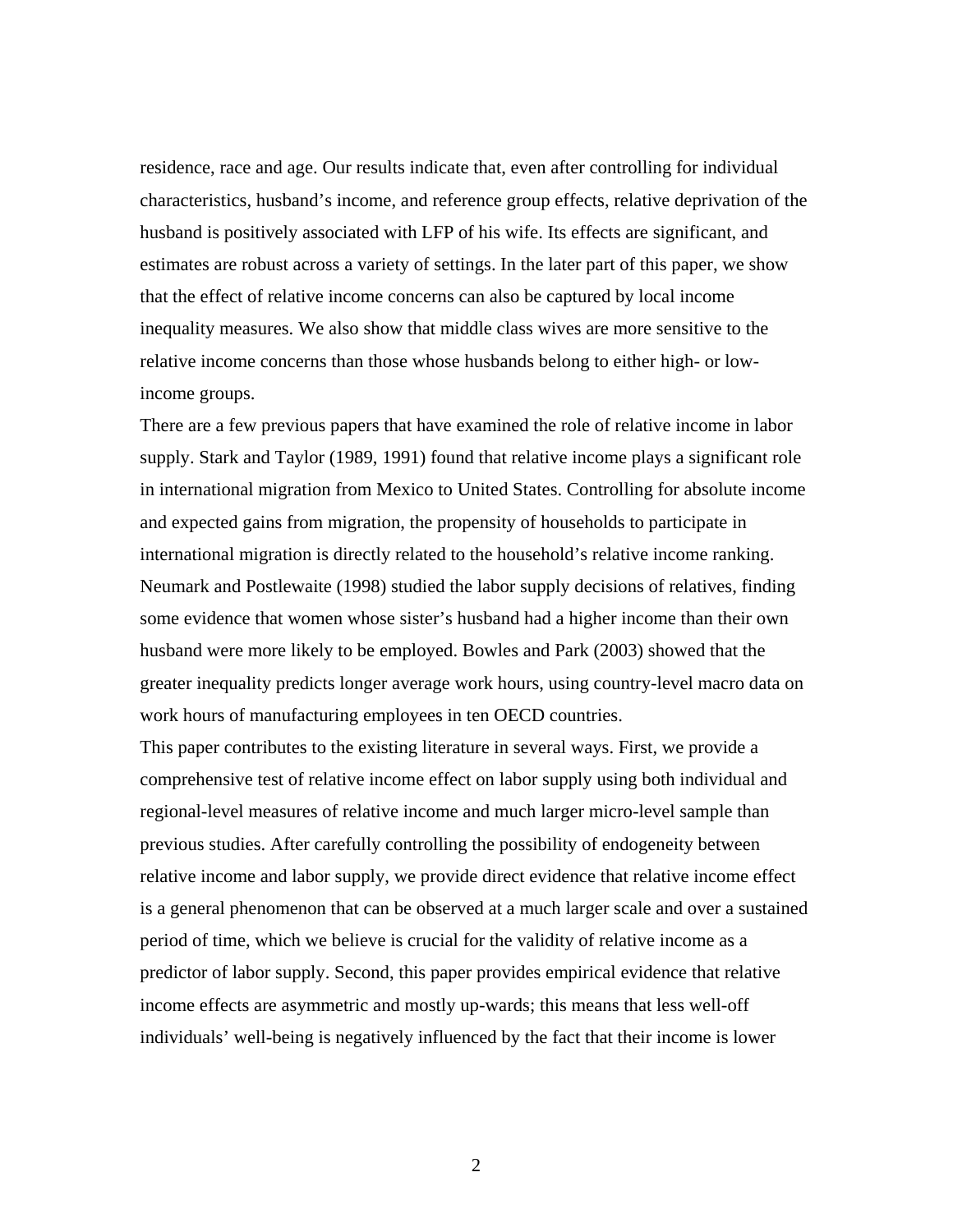than that of their reference group, while richer individuals do not get happier from having an income above the average. Third, this paper presents relative income of a husband as a new factor in a married woman's LFP decision. While many studies examined the relationship between husbands' income and labor supply of their wives, to date few studies look at husbands' relative income. In addition, we show that the income comparison effect among sisters observed by Neumark and Postlewaite (1998) can be applied to much more broadly defined reference groups of non-relatives. Lastly, this paper contrasts with a couple of recent studies that investigate the correlation between the inequality in wage distribution and workers' effort from a very different perspective. Lander, Rebitzer and Taylor (1996) have suggested that inequality induces longer work hours because those who work longer attain a higher percentile rank in the wage distribution at the workplace, and the more that the wage distribution is unequal, the greater the wage gains implied by an increase in rank. Bell and Freeman (2001) provide convincing evidence for this effect: In the U.S. and Germany wage inequality within detailed occupation/industry cells is positively correlated with work hours for those working thirty-five hours per week and longer. In these studies, however, income inequality is a reflection of unequal rewards between desirable and undesirable acts that are designed to maximize workers effort and work hours. This paper provides a direct test of relative income effect that can be clearly distinguished from the rat-race model: Wives' labor force participation covarying with her husband's relative income (and regional income inequality) cannot plausibly be capturing the Bell and Freeman (2001) type incentive effects, unless we have a reason to believe that having a wife with a job has positive implication on a husband's promotion.

The rest of the paper is structured as follows: Section 2 discusses the main idea and presents a simple model. Section 3 describes empirical strategy and sample that we used and section 4 estimates the labor market participation equation and presents the results. Section 5 concludes.

3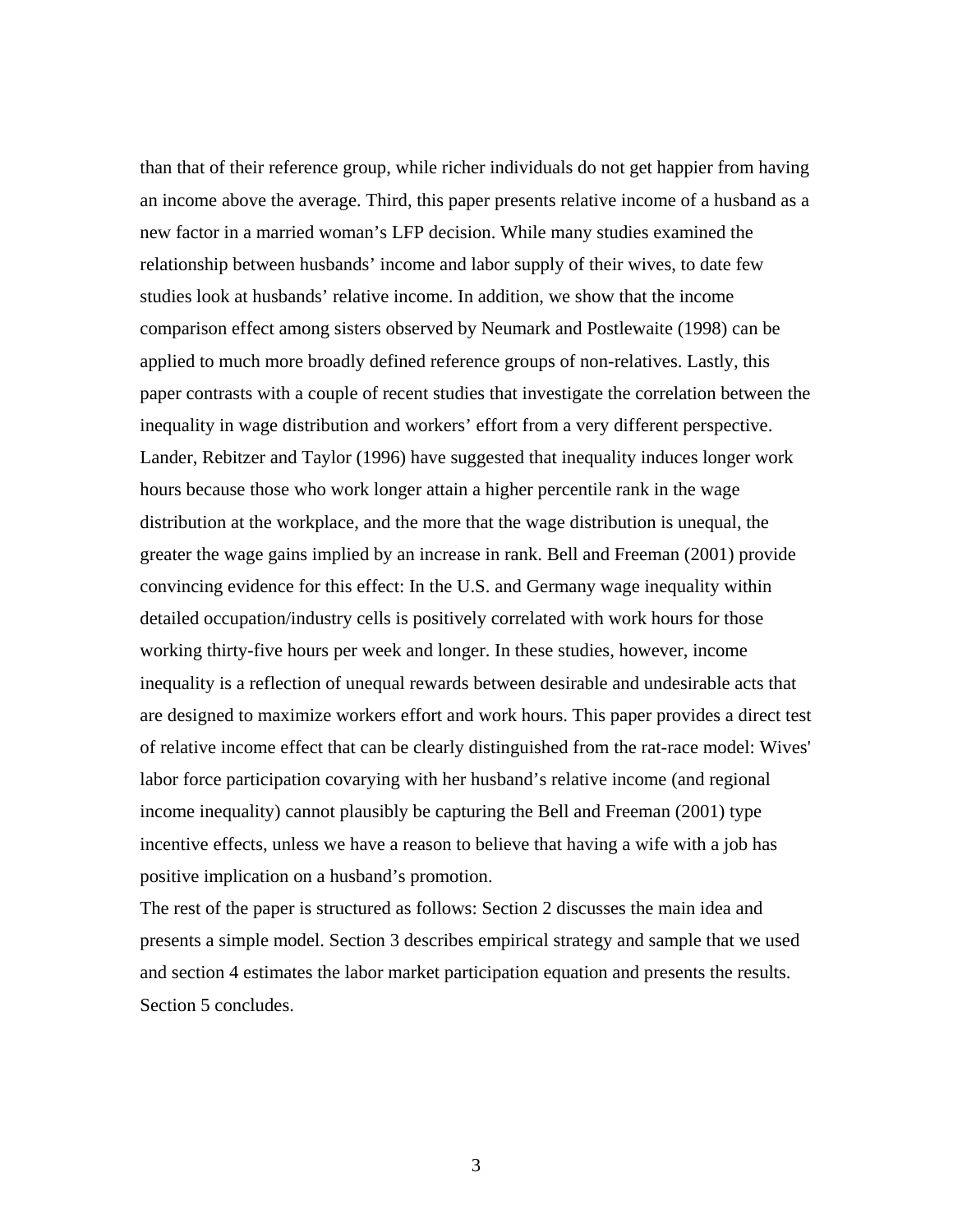#### 2. A Model of Relative Income Concerns

 $\overline{a}$ 

Veblen (1934) held that consumption is motivated by a desire for social standing as well as for the enjoyment of the goods and services *per se*. His key idea was that the best-off members of a community -- "the leisure class" -- establish the standards for the rest. The following model embodies the two propositions underlying Veblen's account, namely that people compare consumption (or wealth) but not leisure, and that they refer upwards, choosing their work and spending activities so as to be more like a higher income group, rather than seeking social distance from lower income groups.<sup>1</sup> Suppose married women differ in some trait that influences (potential) hourly wages and that they choose their hours of work (*m*) to maximize a utility function. The arguments of the utility function are leisure (which we normalize as 1-*m*) and what we term effective consumption, *c\**, defined as a function of consumption level of the family (*c*) minus a constant *v* (for Veblen) times the consumption level of some higher income family  $(c^{\tilde{}})$ . How reference groups are formed and dissolved is a complicated issued that we will discuss in detail in the next section. Here, we assume those who live in the same geographical region and who are of similar age form the relevant reference group. In terms of income, the individual's reference group might be the very rich, or it might be an intermediate group. The reference group's rank in the income distribution is taken as exogenous, as is the Veblen constant *v*. Together, the reference group and *v* measure the nature and intensity of the relevant social comparisons. Individuals do not save, so  $c =$ 

 $\sum_{i=1}^{n} w^{i} m^{i}$  where  $w^{i}$  is the wage rate of member *i* of the family and *n* is the size of the *i* 1

family  $(m^i=0)$  if the individual *i* is not employed). Effective consumption now becomes an income gap between reference group and the family in question. Assuming that one's

<sup>&</sup>lt;sup>1</sup> Ferrer-i-Carbonell (2005) provides empirical evidence that income comparisons are mostly up-wards. She finds that poorer individuals' well-being is negatively influenced by the fact that their income is lower than that of their reference group, while richer individuals do not get happier from having an income above the average.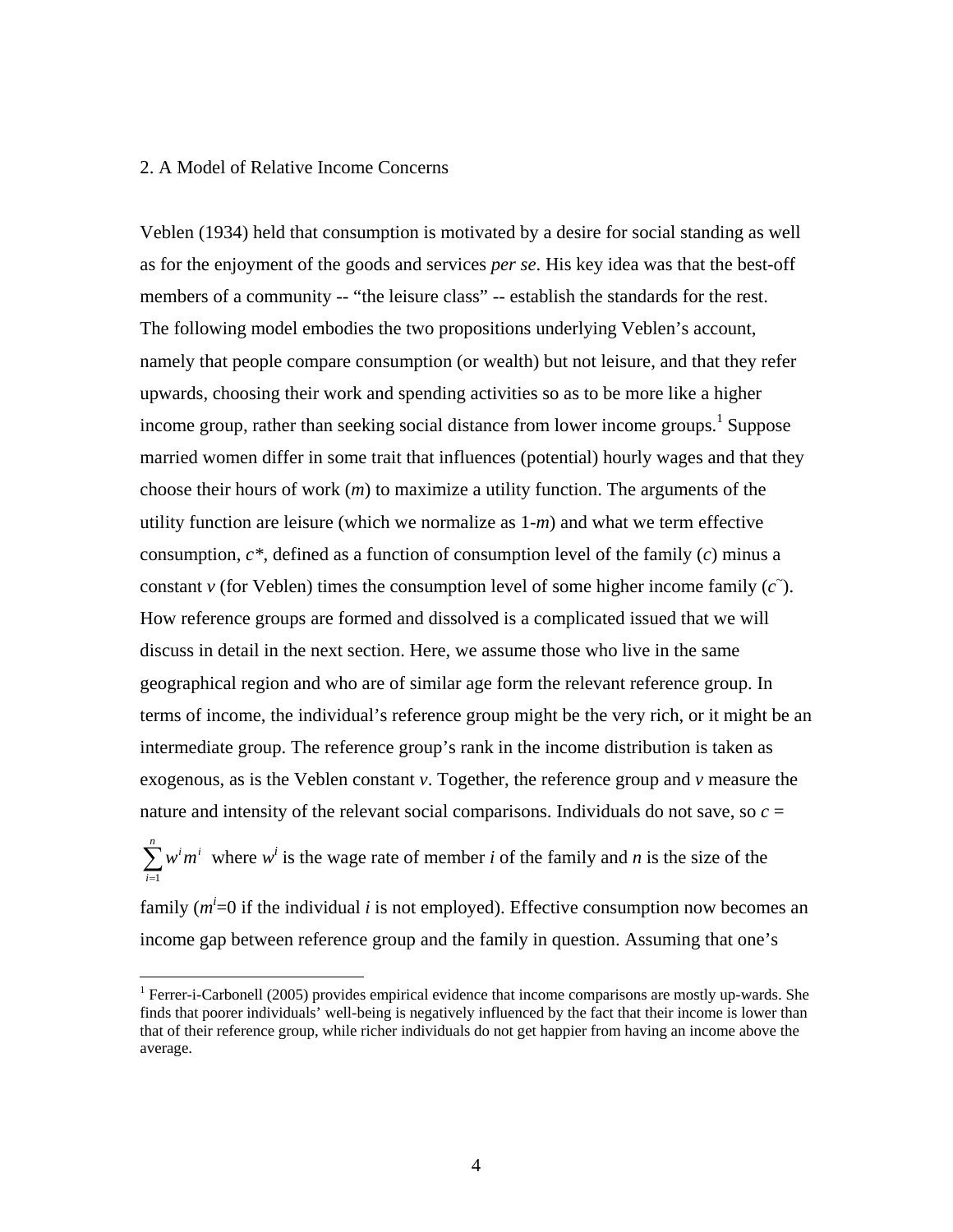utility from consumption depends on total consumption of the family, for a married woman *i* who is not in the richest group we have

(1) 
$$
u^{i} = u(c^{*}, m^{i})
$$

$$
u^{i} = u[(\sum_{j=1}^{n-1} w^{j} m^{j} + w^{i} m^{i} - vc^{*}), m^{i}]
$$

where  $u^i$  is increasing and concave in its first argument and decreasing and convex in the second. Leisure and consumption are complements, so  $u_{c^*m}$ <0. The effect of increased consumption by members of the reference group thus is both to lower the utility of the individual and to raise the marginal utility of effective consumption. The woman will join labor force if  $m^{i*}$ , namely that which equates the marginal rate of substitution between leisure and effective consumption to the wage rate, is positive.<sup>2</sup>

We can now consider the effects of an increase in income gap on labor supply decision of a housewife (whose  $m^{i*} \le 0$  currently) by raising  $c^{\sim}$  relative to income of all other family members ( $\sum_{n=1}^{\infty}$ = 1 1 *n j*  $w^{j}m^{j}$ ). Differentiating the individual's first order condition for the choice of work hours (and using the second order condition) we find that  $dm^{i*}/dc^{\dagger}$  has the sign of -(*uc\*c\** +*uc\*m*), which is positive. The effect of the larger gap between the consumption levels of the individual and the reference group is to raise the marginal utility of consumption relative to the marginal utility of leisure, which may induce the woman to join the labor market. Variations in the Veblen constant have the same sign:  $dm^{i*}/dv>0$ reflecting an increase in the intensity of social comparison and perhaps capturing the negative effect of TV watching on saving in Schor (1998). It is readily shown that if, in

 $\overline{a}$ 

=

1

<sup>&</sup>lt;sup>2</sup> If the utility function is Cobb-Douglas in leisure and effective consumption (with *a* the coefficient of  $c^*$ and  $(1-a)$  the coefficient of  $(1-m)$ ) then the choice of hours is such that  $m^{i*}/(1-m^{i*}) = a/(1-a) + (\sum_{n=1}^{n-1} a)^n$ 1 *n*  $\sum_{j=1}^{n-1} w^{j} m^{j}$  =

 $\langle v \rangle / w^{i} (1-m^{i})$  with the increased hours indicated by the second term on the right hand side representing the Veblen effect.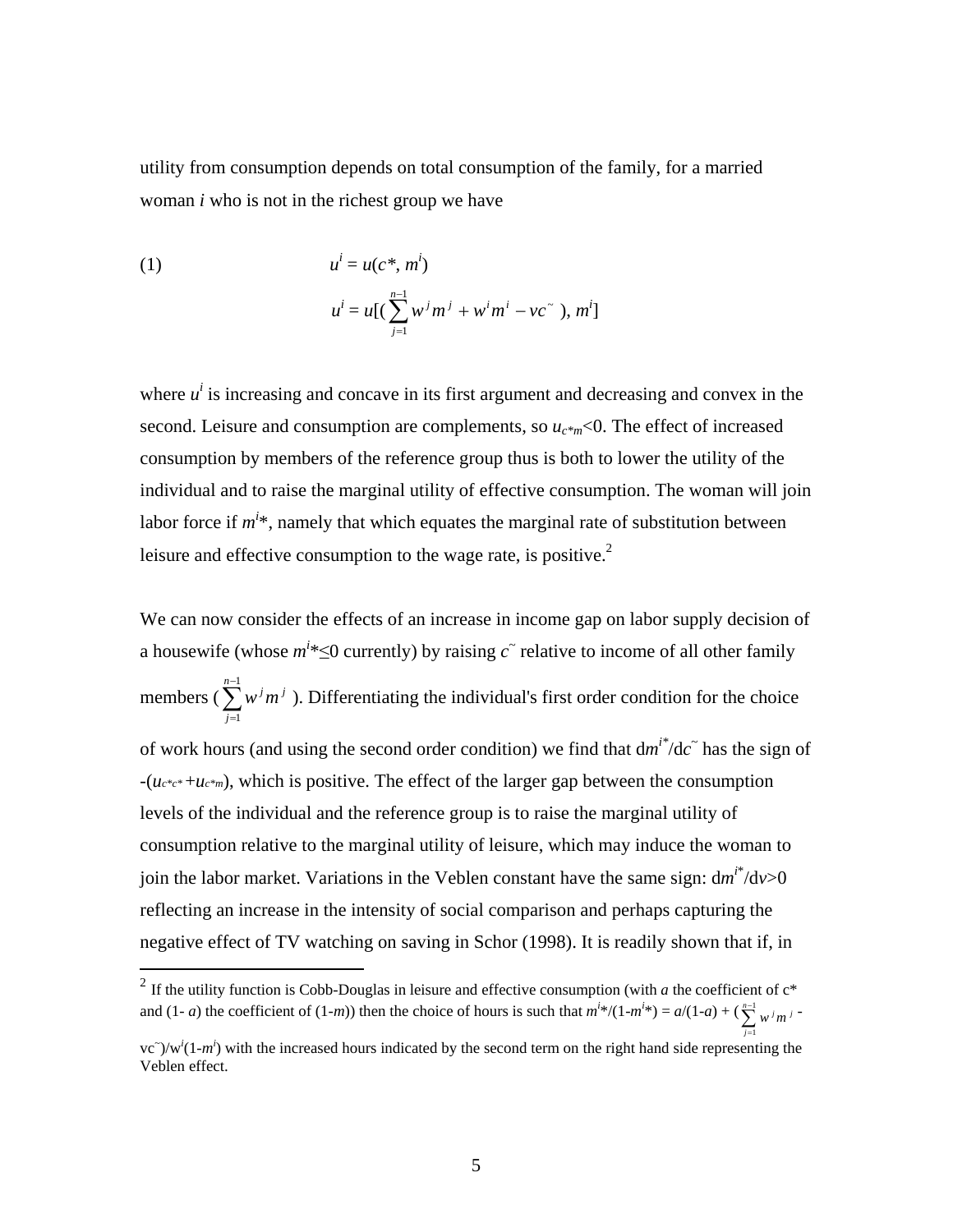contrast to this model, the reference group were the poor (others seeking to distance themselves from the reference group) then an increase in inequality would induce a *reduction* in work hours, giving us an unambiguous and empirically testable hypothesis distinct from seeking distance from the poor, or social comparisons generally.

#### 3. Empirical Strategy

1

To test the hypothesis, we need to find an exogenous measure of relative income c\* that is not affected by  $m^{i*}$ . Otherwise, due to the feedback effect of  $m^{i*}$  changes on the income gap, we will get a biased measure of relative income effect on labor supply. The concern about the endogenous relative income is addressed in two ways. First, we examine the correlation between a husband's relative income among his peers and LFP of his wife. Suppose relative income of a husband has fallen compared to his reference group without any changes in his absolute income. Assuming that husband's reference group is closely tied to the reference group of his family, the model presented in the previous section predicts an increase in labor supply by his wife  $(dm^{i*}/dc \tilde{\rightarrow} 0)$ . And yet, the feedback effect of the wife's LFP decision on relative income of the husband will be limited because the relative income depends on the wage rate and work hours of the husband and other men, not of his wife. Second, to eliminate cases in which a husband quits his job or become a part-time worker after his wife joined the labor force, we limit the sample to wives of full-time, full-year workers. $3$ 

We also need to consider the possibility of group-level correlation caused by substitution of male workers by female workers. Topel (1992) suggests that growing supply of skilled women might contribute to the rising inequality among male workers by substituting for less skilled male workers and reducing their wages. However, Juhn and Kim (1999) show

 $3$  Though it is possible to reduce work hours without becoming a part-time worker, many full time workers face "trap-door floors", that they may be denied the opportunity to reduce their hours and instead face a choice between full-time employment and quitting the job. (Drago, Black and Wooden, 2004) Stewart and Swaffield (1997) also show that workers may not choose their hours of work freely by showing that more than a third of British men work longer than they would wish at the prevailing wage.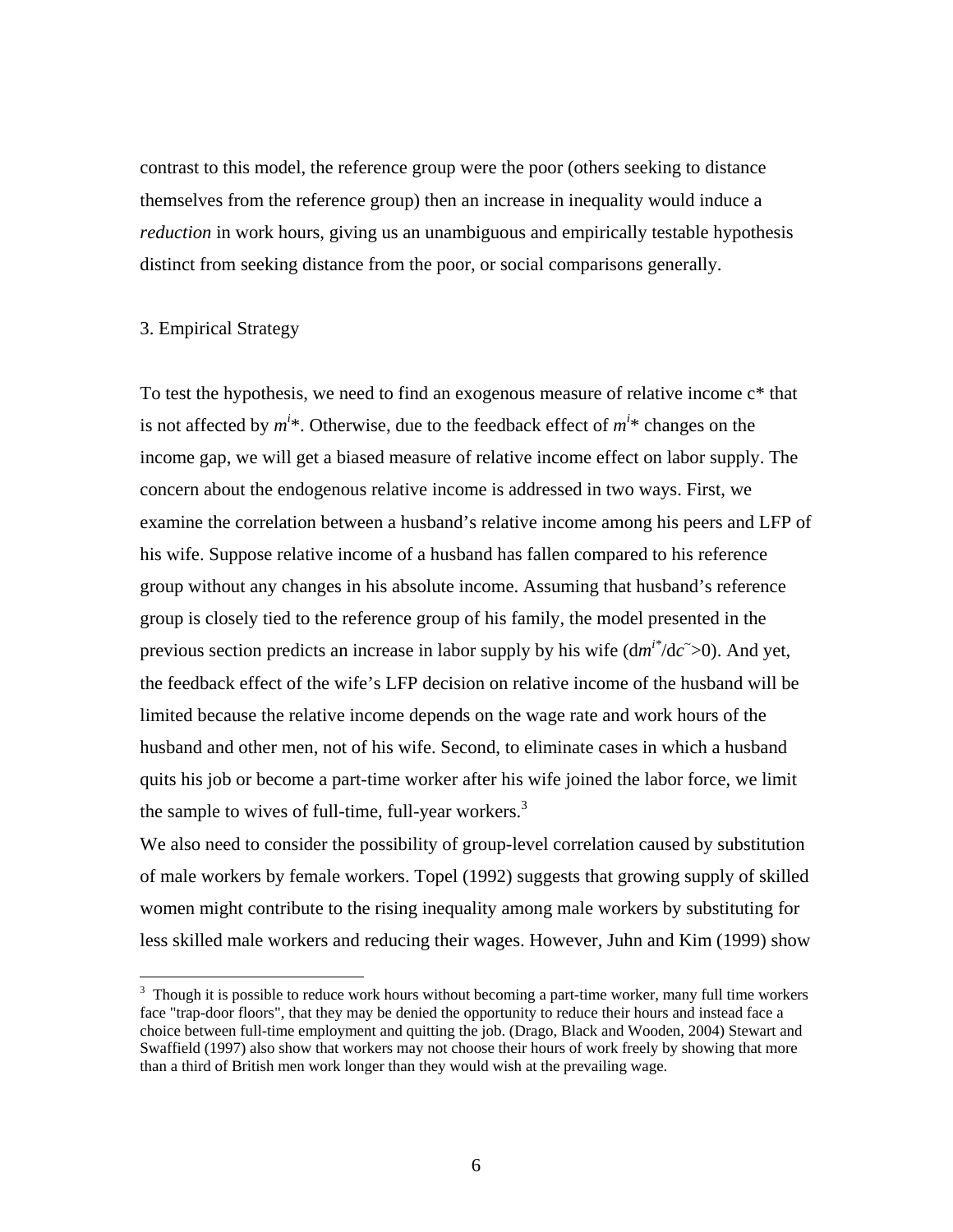that women had not made a greater contribution to labor in the higher-skill categories until 1980s<sup>4</sup>. Therefore, by limiting the sample to 1970s, we minimize the possibility of an endogenous connection between income inequality of men and LFP of married women.

Limiting sample to 1970s has two additional advantages. First, since the cultural presumption that men were supposed to be the breadwinner for a family was still strong at that time, it is even less likely that LFP of a wife would affect a husband's job and relative income. Second, it was a period when employment of married women increased very rapidly and married women with a job became a majority.

| Table 1. Overtime Changes in Women's Labor Market Participation in 1970's |       |       |                         |  |  |
|---------------------------------------------------------------------------|-------|-------|-------------------------|--|--|
| Age Group                                                                 | 1969  | 1979  | Change<br>(1969 - 1979) |  |  |
| 16-24                                                                     | 46.06 | 60.02 | 13.96                   |  |  |
| 25-34                                                                     | 36.90 | 56.96 | 20.06                   |  |  |
| $35 - 44$                                                                 | 45.37 | 60.19 | 14.82                   |  |  |
| 45-54                                                                     | 48.03 | 54.55 | 6.52                    |  |  |
| 55-64                                                                     | 35.31 | 37.18 | 1.87                    |  |  |
| All                                                                       | 47.64 | 58.79 | 11.15                   |  |  |

As shown in Table 1, between 1969 and 1979 labor market entry of prime age married women (aged 25 to 44) increased by 20% and 14.8% respectively. It is therefore interesting to see whether this rapid increase can be explained by the relative income effect.

To capture the changes in the 1970's, we use 11 years of Current Population Survey March data from 1969 to 1979. The March supplement has several clear advantages. It is a large and nationally representative sample, the quality of income data exceeds that of most other surveys, and it provides geographic identifiers at the level of the Census

 4 According to Juhn and Kim (1999), demand shift, not supply of educated women, is the main reason for the rising inequality among men in 1980s. They show that evidence that college-graduate women may be substitutes for high school drop out or graduate men in the 1980s is weak at best. Moreover, they show that when demand shift measures are allowed to play a larger role and entered as a separate regressor, the substitution between these two groups disappears.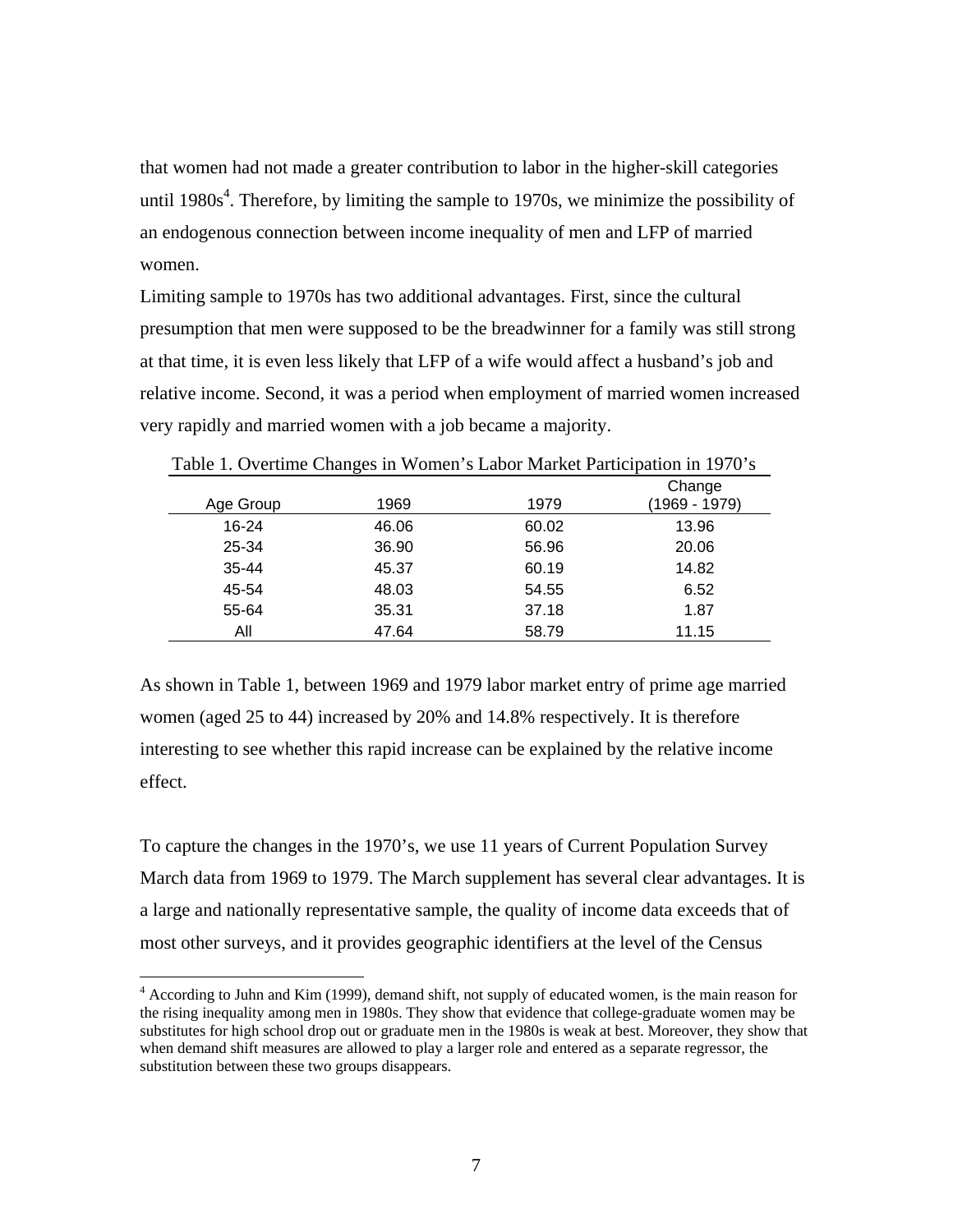division and state. This allows us to construct measures of income inequality at multiple geographic levels (Census geographic division and States). We limit the sample to white women because minorities are severely under-represented in 1970s CPS and crossreference between races is likely to have been weaker in the 1970s when racial segregation was still prevalent. As noted above, women with a part-time working husband are excluded from the sample to minimize the possibility of reverse causality and the resulting sample of white, working aged men (including not married) $5$  contains 414,439 individual observations and the married women sample contains 101,303 observations across the 11 years of the survey.

#### 3. 1 Reference Group:

 $\overline{a}$ 

Difficulty in this type of research has always been that it is hard to know how individuals define their reference group. The social psychology literature suggests that members of one's reference group are typically selected on the basis of either similarity or geographic proximity (Singer, 1981). While there is no perfect formula for determining reference groups, various studies report that individuals define reference groups along demographic lines such as sex, education, and race (Merton and Kitt, 1950; Singer, 1981; Bylsma and Major, 1994). In this paper, we define reference groups as those who are geographically close and of the same race and of similar age. For the geographical closeness, we use both census geographical regions and States as criteria. One problem with using States is that until 1979 not all States are identified in CPS. As a result, the twenty-one States and Census Bureau Geodivision groups of States that are consistently identifiable are used instead.

For the age similarity, we divided the data set into five-year age groups (20-24, 25-29, 30-34, 35-39, 40-44, 45-49, 50-54, 55-59, 60-64) and calculated the within-age group

 $<sup>5</sup>$  Single men are included since we could not think of any reason why married men should exclude</sup> unmarried men from their reference group. Also, inclusion of unmarried men makes the measures of earning inequality more reliable by increasing the size of primary sampling unit.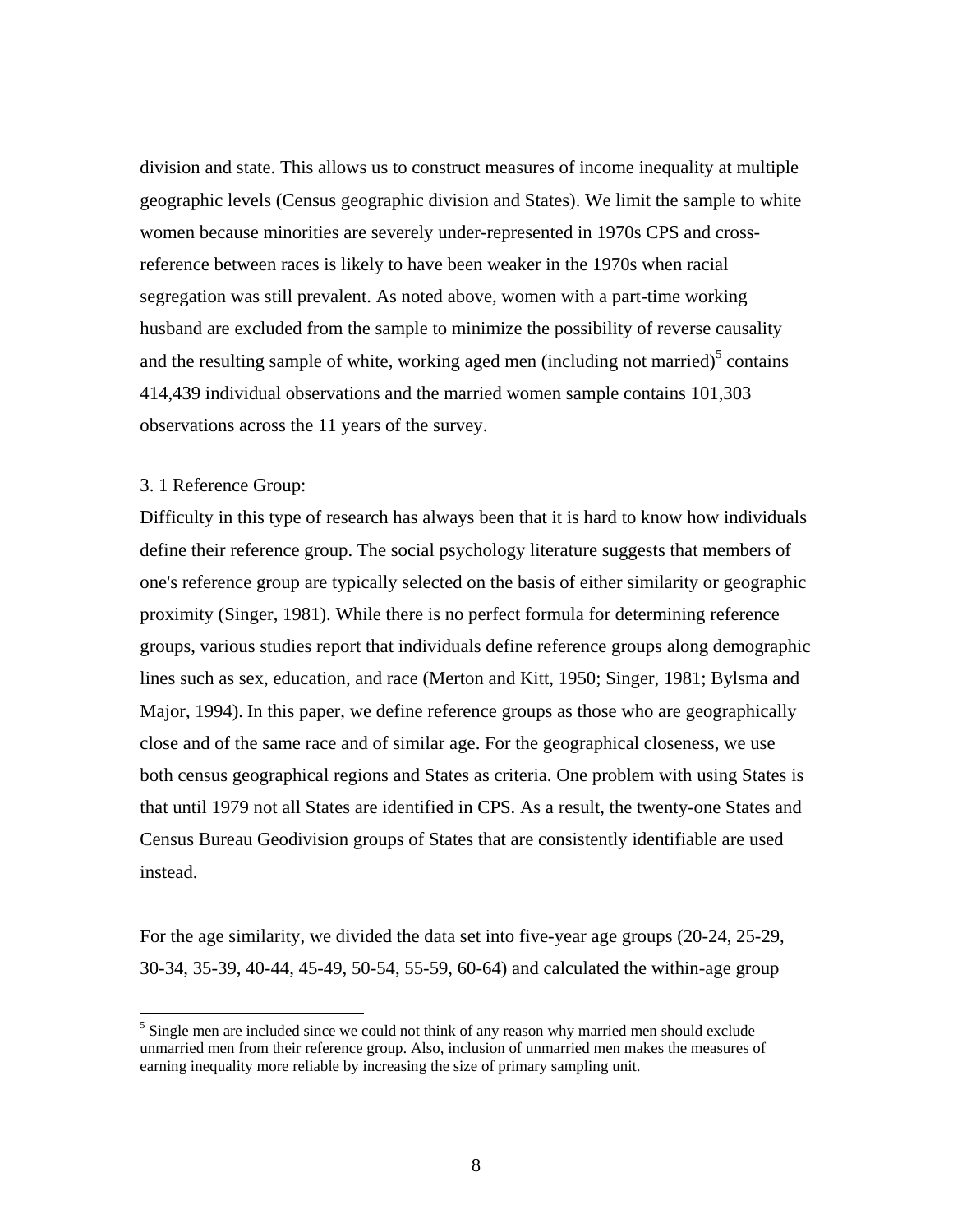inequality of men living in the same area. The purpose of controlling age is twofold. First, we believe that reference between men of similar age may be stronger than it would be between men of different ages. Second, and more importantly, controlling age allows us to eliminate a potential link between future income and measures of income inequality. Without age control, measures of income inequality pick up the income difference between men of different age groups living in the region and may reflect the difference between the present and future income level.<sup>6</sup> Given that husbands' future income may have a stronger negative income effect on their wives' employment than the current income (Shaw 1992), it is necessary to control age to minimize the correlation between income inequality measures and future income level.

As a result, a 33 year-old man who lived in California during the sample years, for example, is assigned to a cell made of men aged between 30 and 34 and living in California (or Pacific region in case of Census Geodivision analysis), and we calculate his relative income in the group using two different measures of relative deprivation. In addition, three (weighted) measures of income inequality among the cell members are calculated.<sup>7</sup> Average cell size per year is 152.67 observations for State/age group cells and 339.71 observations for region/age group cells.

#### 3. 2 Measures of Relative Income

<u>.</u>

Based on the seminal definition of relative deprivation of Runciman (1966), Stark and Taylor (1989) define relative deprivation index as follows:

(2) 
$$
RD_i = [E(y/y > y_i) - y_i] \cdot prob(y > y_i)
$$

 $6$  Indeed, the key operating assumption linking labor supply to inequality in Bell and Freeman (2000) is the notion that pay inequality provides an indicator or measure of the future income stream influenced by current work hours.

This way of calculating a local level inequality is commonly used in many other studies (Ferrer-i-Carbonell, 2004, Eibner and Evans, 2004) including Bell and Freeman (2001), in which they used detailed occupation/industry cells to measure the wage inequality in the cells.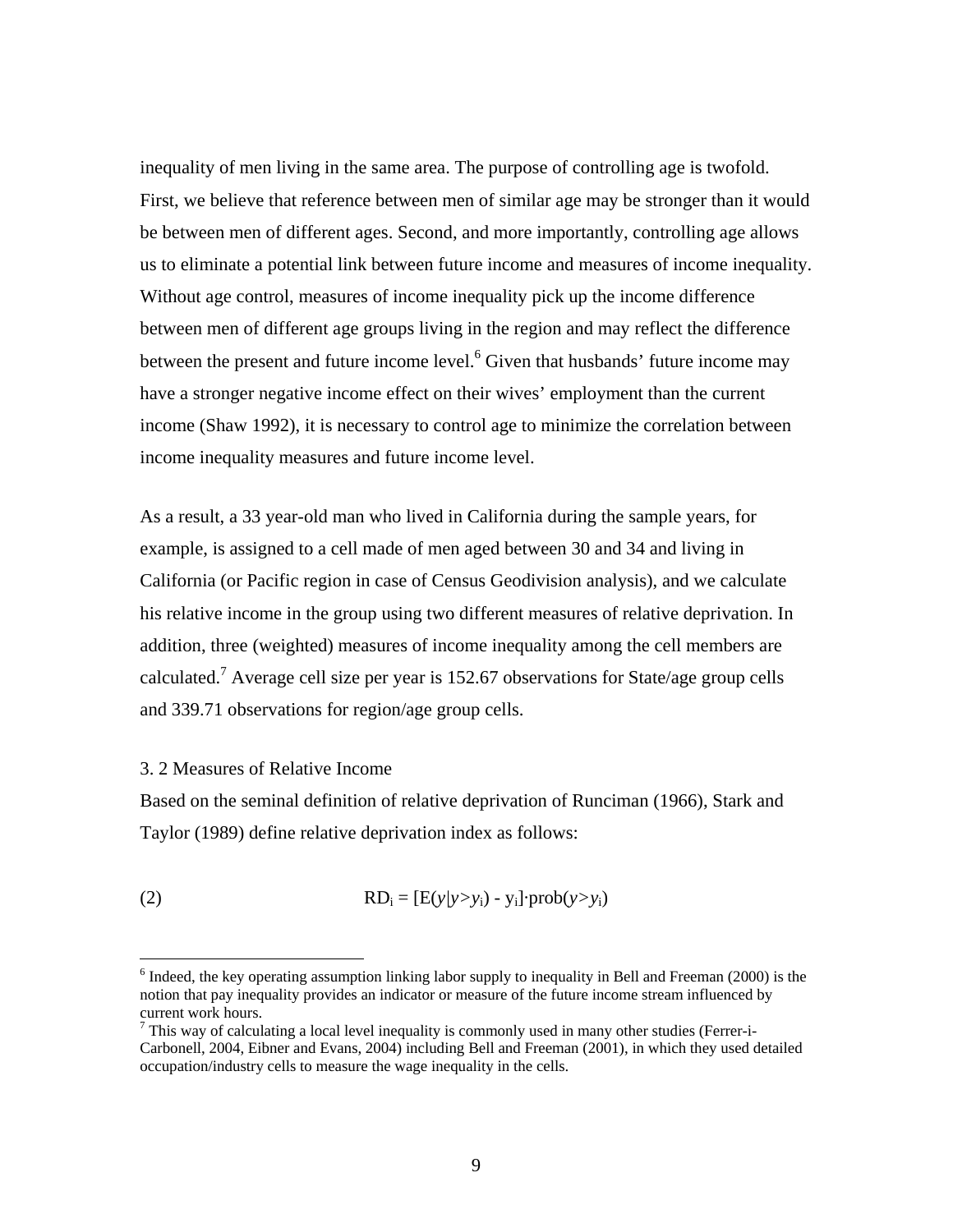which is the product of the mean excess income of those with higher income than  $y_i$  and the proportion of individuals in the group with higher income than *i*'s income*.* (For a proof and analysis of the more general form, see Stark and Taylor 1989) If all rankings are left intact, any increase in the income of a household richer than household *i* will increase the relative deprivation of household *i*, whereas any ranking gain by household *i* will reduce the relative deprivation of household *i*.

One concern with this measure is that it is sensitive to changes in absolute income. As Eibner and Evans (2004) pointed out, if everyone's income doubles, for example,  $RD_i$ will double as well. This may pose a problem since we look at relative deprivation over a ten-year span, even though incomes were adjusted for inflation and average income has not increased over the period. To suppress the effect of absolute income changes, we construct a measure of relative deprivation by substituting log income instead of nominal income that are used in equation (2).

A second measure of relative income is the individual's z-score from Eibner and Evans (2004), which measures the number of standard deviations the individual's own income is above (or below) the reference group mean.

$$
z\text{-score} = \frac{(y_i - \mu_r)}{\sigma_r}
$$

where  $\mu_r$  and  $\sigma_r$  are the reference group mean and standard deviation. While this measure also captures relative income, it is different from the relative deprivation index in that it is sensitive to changes in the income of those whose income is lower than *i*'s income. Further, while relative deprivation decreases as one's relative income increases, z-score will increase. Therefore, we should expect negative coefficient z-scores. Table 2 reports summary statistics of relative income variables of Census region cells and State level cells and other explanatory variables by year, and those of a merged sample.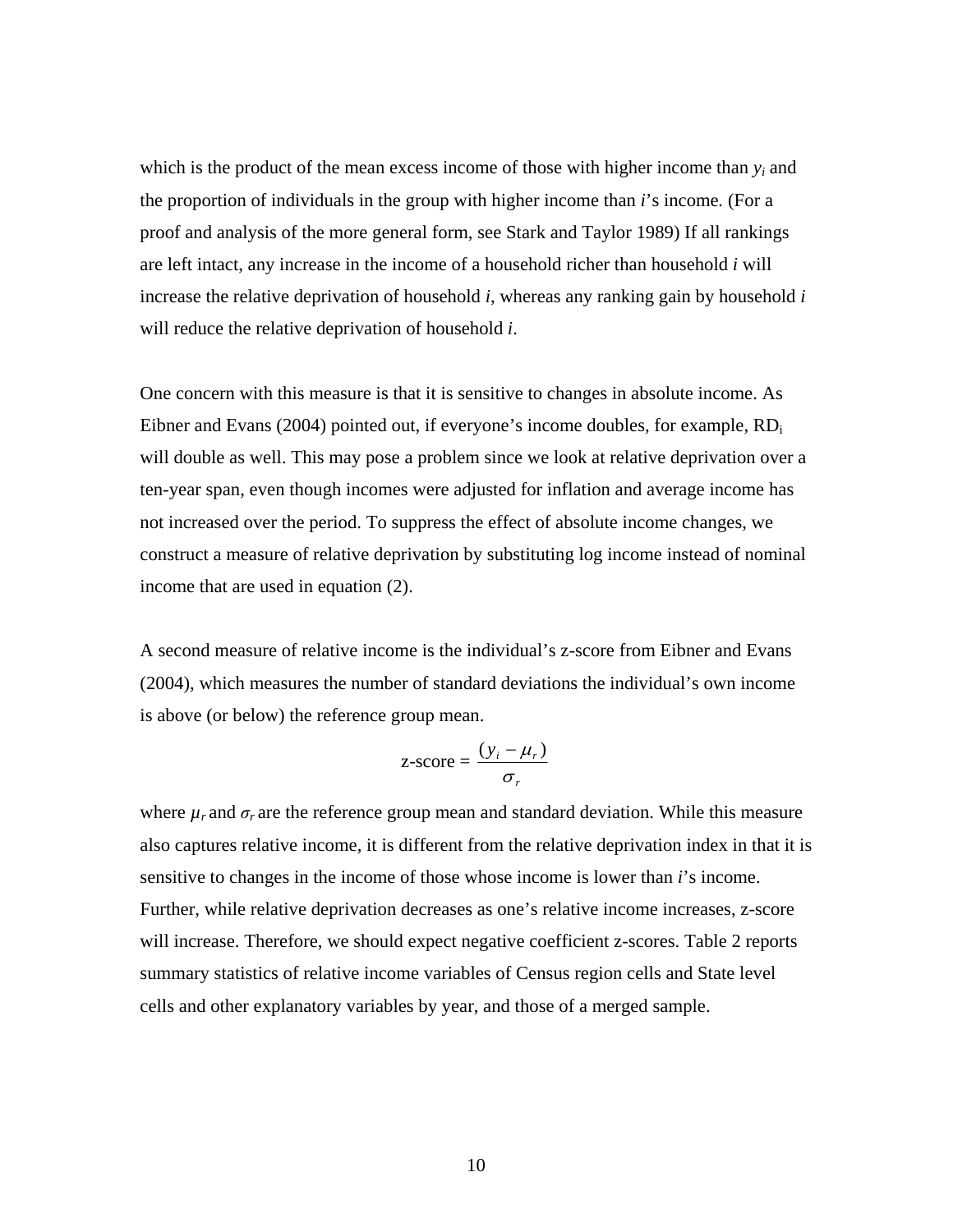#### 3.3 Regression Equation

In the logit regression model, the dependent variable takes on the value of 1 if person *i* is in a labor market at the time of survey and 0 otherwise. A logit criterion equation for women's LFP is

$$
LFP^{it} = \beta_0 + \beta_1 q_j^t + \beta_2 x_j^{it} + \lambda_j + T^t + G_j + u^{it}
$$

where a married woman *i* is either seeking or has a job if  $LFP^{it} > 0$ .  $q_i^t$  is the relative deprivation index or other measure of inequality for region/age group cell *j* at time *t*;  $x^i$ is a vector of other possible individual level explanatory variables with  $\beta_2$  its vector of estimated coefficients;  $\lambda_i$  is a regional fixed effect;  $G_i$  is husband's age-group fixed effect; *T*' is time fixed effect;  $u^{\mu}$  is an error term. The explanatory variables  $x^{\mu}$  include a list of human capital variables typically found in studies of women's labor supply. These include husband information (husband's income, age and education in years), wife information (wife's age, age squared and age cubed, education in years, educational dummy variables), and family characteristics (number of children under 1, 3 and 18 years old, size of the family). Also, state-level unemployment rate is added to capture the labor market situation of the region. As we can see from Table 2, demographic variables clearly show the changes in family structure (falling fertility rate, decreasing family size) and women's human capital (a rise in schooling level) that are widely cited to have contributed to the growth in women's labor supply. Lastly, a quadratic initial relative deprivation term is included in the regression equation. Although our theory predicts that the relative income variable in the LFP decision function will have a positive effect on LFP propensities, at incomes near or below subsistence level, relative income considerations may not matter as much as concerns for mere survival. These considerations may erode the measured positive impact of relative deprivation at the low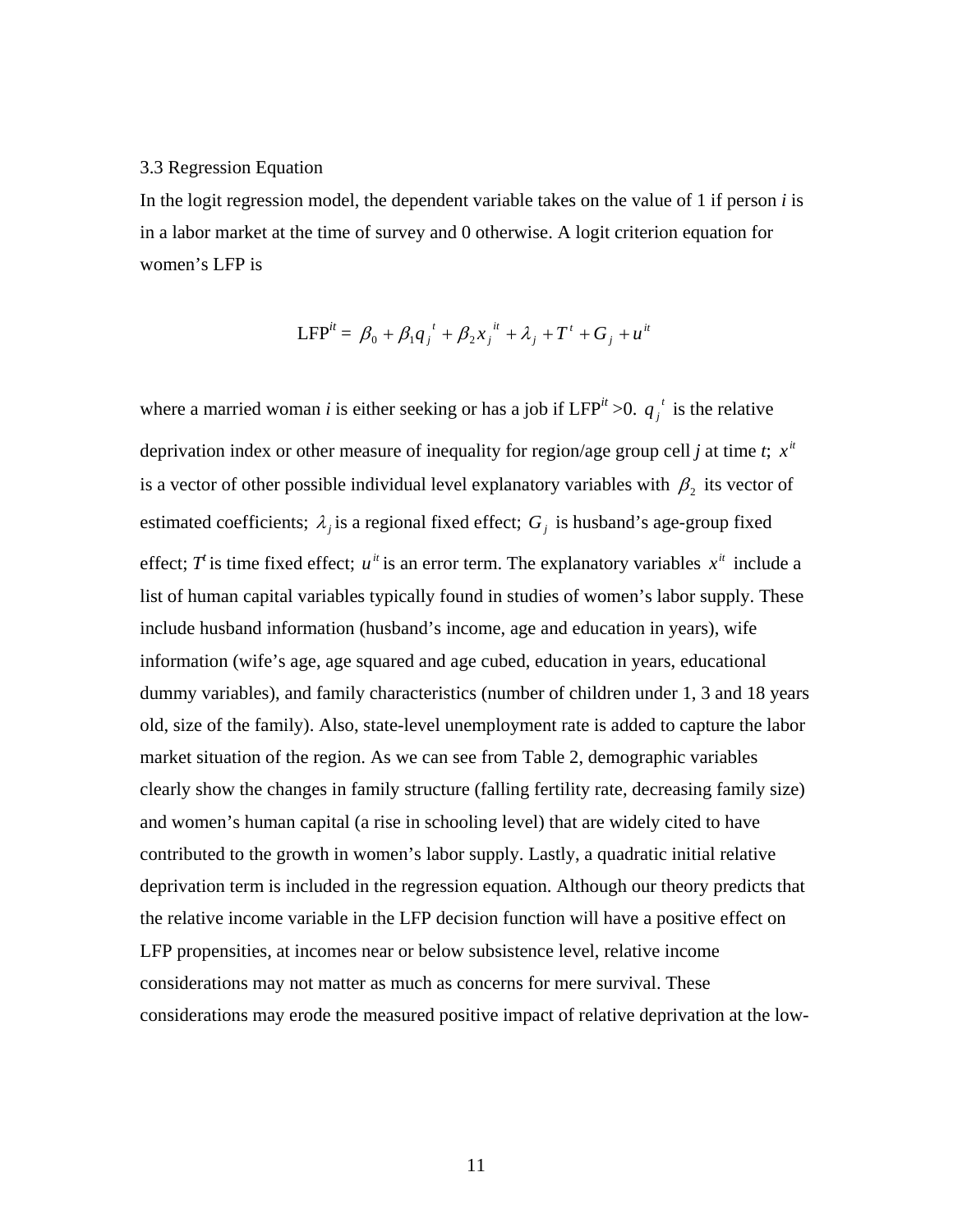income level. A quadratic initial relative deprivation term may be able to capture this potential nonlinearity.

#### 4. Estimated Results

#### 4.1 Basic Results

Table 3 reports the estimated effects of relative deprivation index and z-score from logit models of women's labor market participation. Marginal effects (instead of logit coefficients) are reported and the standard errors are based on robust variance estimates that control for the clustering of observations within a reference group. After controlling for individual attributes and local labor market condition, coefficients of both measures of relative income have the expected sign and are statistically significant. The coefficients are largest in the Census Region/age-group model, where one standard deviation increase of the relative deprivation index from index  $= 0$  will increase the chance of a wife's LFP by 4.58%, compared to 3.1% in the State/age-group cell. In case of z-scores, the coefficient is negative as expected and one standard deviation increase from mean income (z=0) for a husband appears to decrease the probability for his wife to join labor force by about 4.4%(State/age cell) or 5.1%(Census Region/age cell). Considering that one standard deviation increase in the unemployment rate in the region reduces women's labor market participation by about 1.07% in the same regression, these are sizeable results. It is also true, however, that one standard deviation movement in relative deprivation is a large change. For the RD index, one standard deviation increase is slightly bigger than the average difference in RD index between 25-29 age-group (0.340) and 55-59 age-group (0.767).

The significant effect on square terms of both the relative-deprivation and z-score shows that correlation between income inequality and women's LFP becomes weaker as husband's income decrease. For example, one standard deviation increase of RD index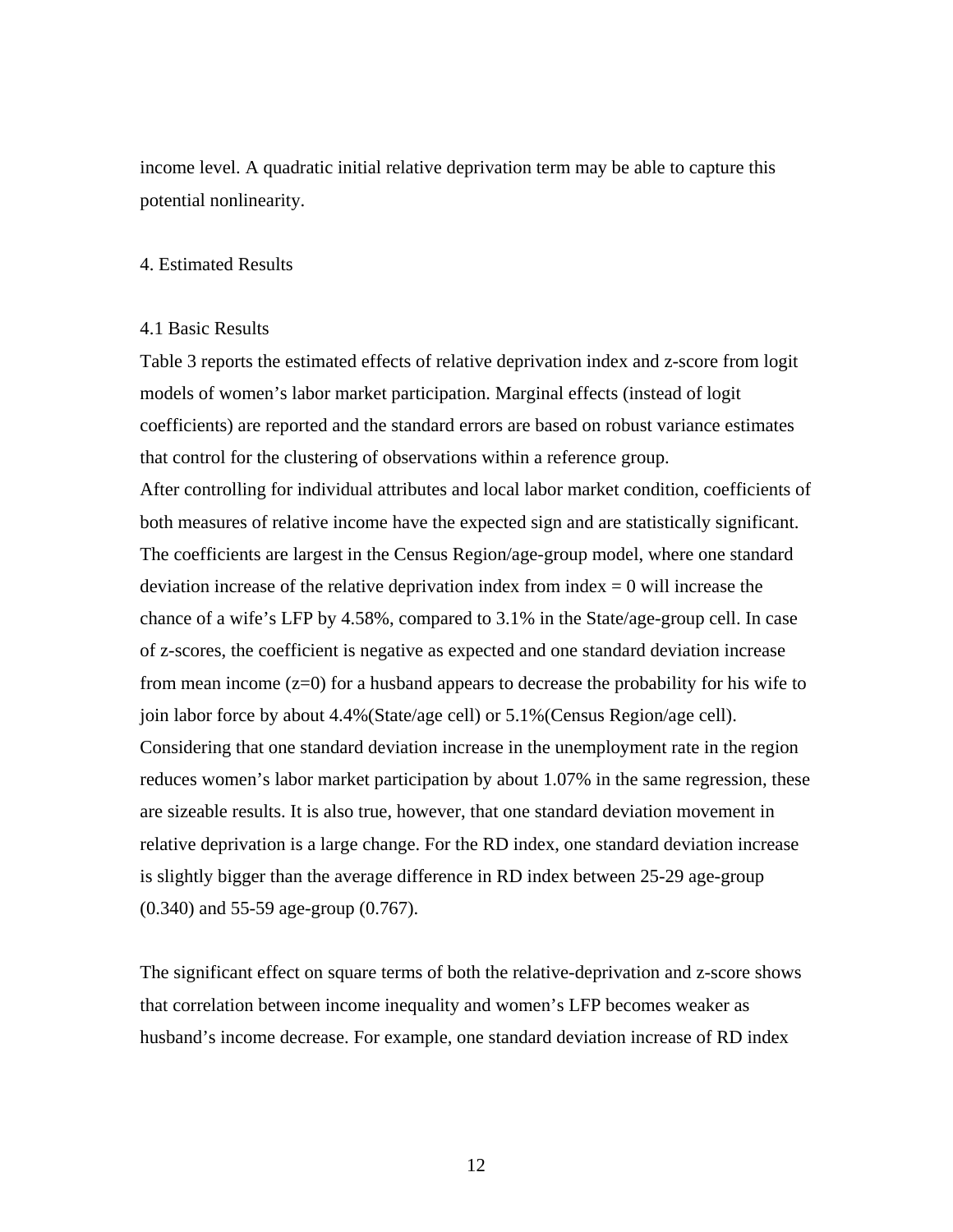from its mean value is calculated to have only negligible (0.4% decrease) effect on women's LFP. We can think of two possible explanations for this nonlinearity: First, it may simply mean that relative income concern is not an important factor in women's LFP decision, which is consistent with what Alesina, Di Tella and MacCulloch (2003) found in their happiness research, namely that the group whose happiness seems to be most adversely affected by inequality is the rich (those who belong to the top two income quartile) while the poor (those who belong to the bottom two income quartile) seem unaffected by inequality. However, the weaker correlation may reflect poor job prospect (and lower expected wage) for low income wives, namely that, due to matching effect, lower income of a husband may be a proxy for lower market wage and lower changes of finding a job for his wife. The fact that husband's absolute income also has non-linear relationship with his wife's LFP suggests the presence of matching effect. Lastly, this result also indicates that our result is not driven by substitution of male workers by more skilled female workers, as the correlation between LFP of women and relative deprivation should be stronger among low-income male workers if the substitution effect were driving our results.

#### 4.2 Alternative Explanations

The fact that women's LFP is correlated with their husbands' relative income may have some other explanations. At the very least, we want to control for other factors that influence women's LFP to verify that they are not responsible for our findings. One alternative explanation is that the results are driven by unobserved local characteristics that are correlated with both LFP of women and relative income of her husband. For example, one would expect high-income area to have positive amenities such as better schools and less crime. Due to positive amenities and high income level, cost of living may be higher in that region than other areas and it may put more married women in the area into labor force. If average income and measured income inequalities are positively correlated, cost of living may be a contributing factor to our results.

13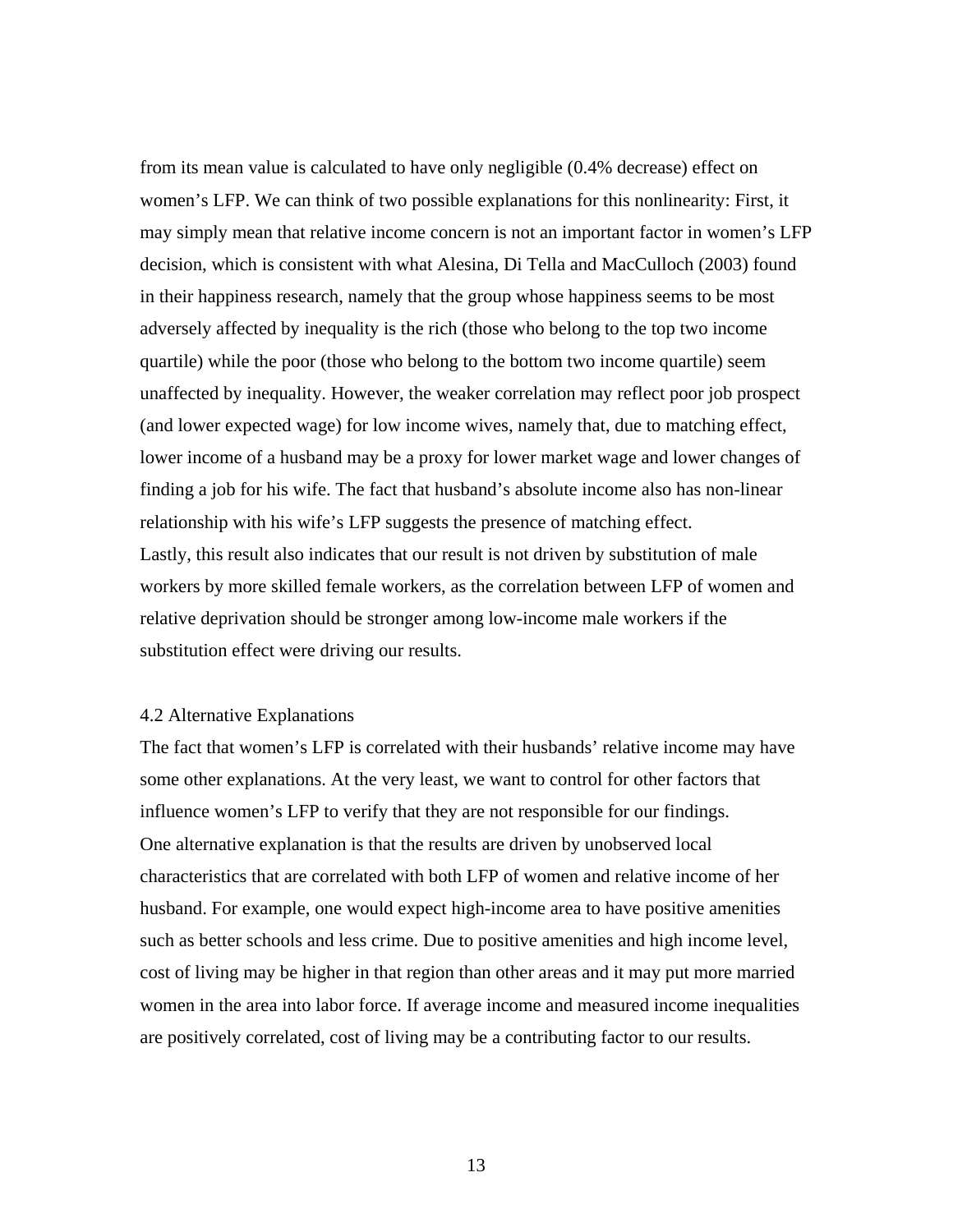Similarly, one may expect that living in a metropolitan area might play a role since women living in city may get more job opportunities and income differences in metropolitan area may be higher than other non-MSA area.

However, simple correlation between measures of income inequality and mean income is weak (correlation coefficient between mean income of a cell and the relative deprivation index  $= 0.258$  and z-score  $= -0.1003$ ) and within age-group correlation is even smaller (ranging from 0.017 to 0.093 depending on age-group in case of RD Index). Also, within age-group correlation between mean income and women's LFP is very weak and mostly negative (ranging from -0.12 to 0.024 depending on age-group). Lastly, when we include dummy variables for each reference group at each point in time to control reference group effect, the coefficients on relative income measures actually increase slightly and remain statistically significant (column I of Table 4), discounting the possibility that our results are driven by cross-regional correlation between mean and relative income or any kind of inter-reference group correlation.

In case of MSA, women's LFP rate in non-MSA area is actually higher (average=0.509) than Central City area (average=0.459) and income inequality is also slightly higher in non-MSA area (0.6387 in Central City, 0.7058 in non-SMSA) but differences are not statistically significant. The second column of Table 5 estimates the reference group fixed effect regression with dummy variables for MSA status. The coefficients on relative income measures remain significant and similar in magnitude, which indicates that our results are not driven by MSA status.<sup>8</sup>

Another possibility is that our results may be driven by husband's job characteristics that may affect both his relative income and LFP decision of his wife. The last set of regressions includes dummy variables for husband's two-digit occupation and industry codes to control husbands' job/industry characteristics. All the signs of coefficients on

 $\overline{a}$ 

 $8$  For further test, we dividied sample according to MSA status and ran separate regressions for each subsample. The result (not shown) showed that relative income effect is stronger in 'balance of SMSA' and 'Non-SMSA' area than central cities.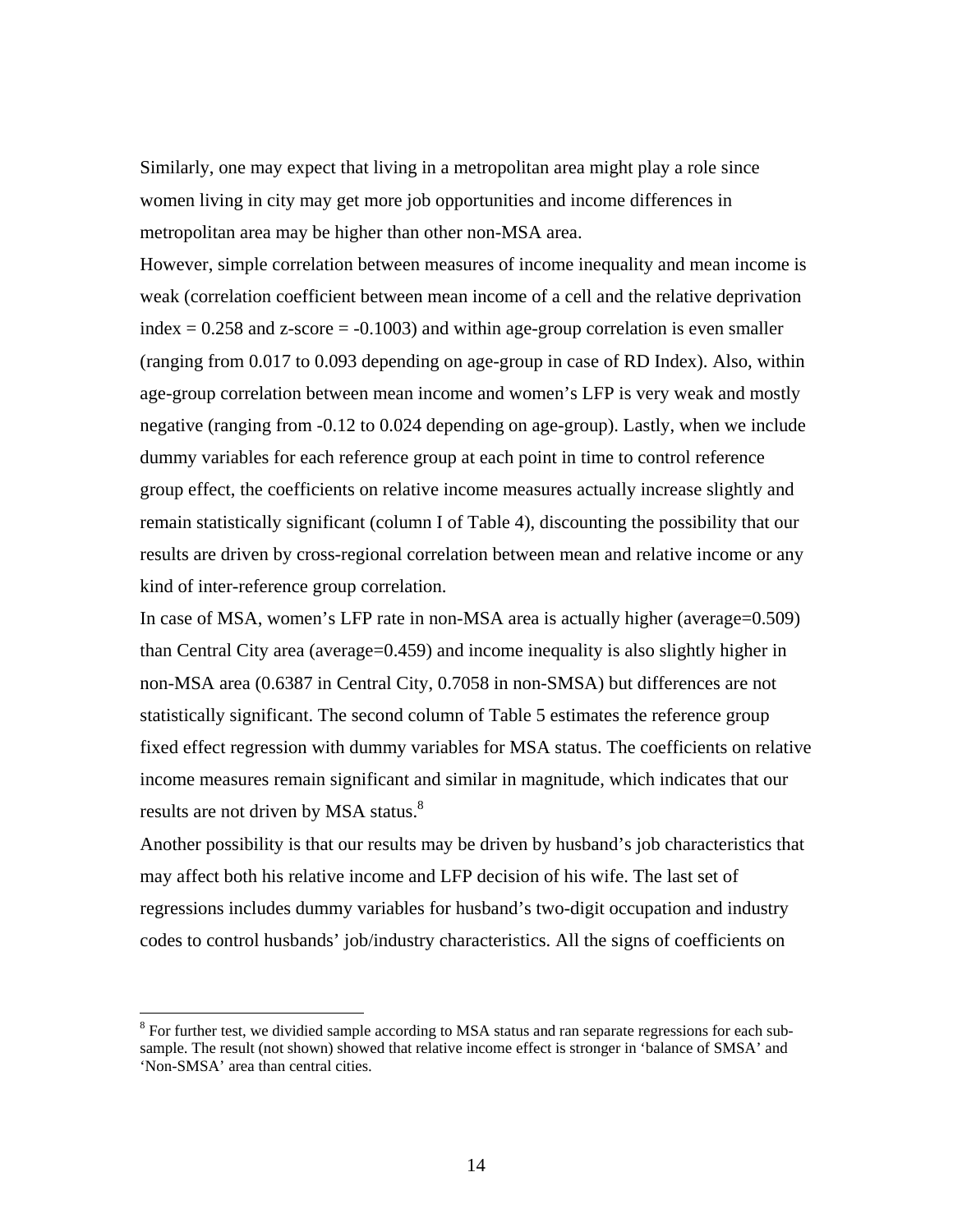relative income remain the same and similar in magnitude, which discounts the possibility that husbands' job characteristics are driving our results.

|                                   | I                      | $\mathbf{I}$           | Ш           |  |  |  |
|-----------------------------------|------------------------|------------------------|-------------|--|--|--|
| <b>Relative Deprivation Index</b> |                        |                        |             |  |  |  |
| Census Region Index               | $0.171***$             | $0.165***$             | $0.148***$  |  |  |  |
|                                   | (7.18)                 | (6.89)                 | (7.02)      |  |  |  |
| Census Region Index_Squared       | $-0.112***$            | $-0.111$ <sup>**</sup> | $-0.097**$  |  |  |  |
|                                   | $(-14.02)$             | $(-13.78)$             | $(-12.43)$  |  |  |  |
| <b>State Index</b>                | $0.135***$             | $0.130***$             | $0.122***$  |  |  |  |
|                                   | (5.70)                 | (5.45)                 | (6.61)      |  |  |  |
| State Index_Squared               | $-0.095***$            | $-0.094***$            | $-0.083***$ |  |  |  |
|                                   | $(-11.95)$             | $(-11.71)$             | $(-11.25)$  |  |  |  |
| Z-Score                           |                        |                        |             |  |  |  |
| Census Region Z-Score             | $-0.169$ <sup>**</sup> | $-0.169**$             | $-0.143**$  |  |  |  |
|                                   | $(-13.04)$             | $(-13.13)$             | $(-11.39)$  |  |  |  |
| Census Region Z-Score squared/10  | $0.014***$             | $0.014***$             | $0.012***$  |  |  |  |
|                                   | (9.08)                 | (9.12)                 | (8.50)      |  |  |  |
| State Z-Score                     | $-0.170$ **            | $-0.170$ **            | $-0.129$ ** |  |  |  |
|                                   | $(-13.01)$             | $(-13.01)$             | $(-11.04)$  |  |  |  |
| State Z-Score squared/10          | $0.013***$             | $0.013***$             | $0.011***$  |  |  |  |
|                                   | (8.87)                 | (8.87)                 | (8.20)      |  |  |  |

Table 4.

*t-statistics* in parentheses. Standard errors are adjusted for clustering.

\* significant at 5%; \*\* significant at 1%

#### 4.3 Income Inequality as a Predictor

A number of studies have reported that local-level income measures (such as mean income and income inequality) have sizable effects on self-reported happiness. Moreover, Bell and Freeman (2001) and Bowles and Park (2004) have demonstrated a strong statistical correlation between income inequality and labor supply using group level income inequality measures. In this section, we examine whether a positive correlation between income inequality and labor supply can also be found between husbands and wives.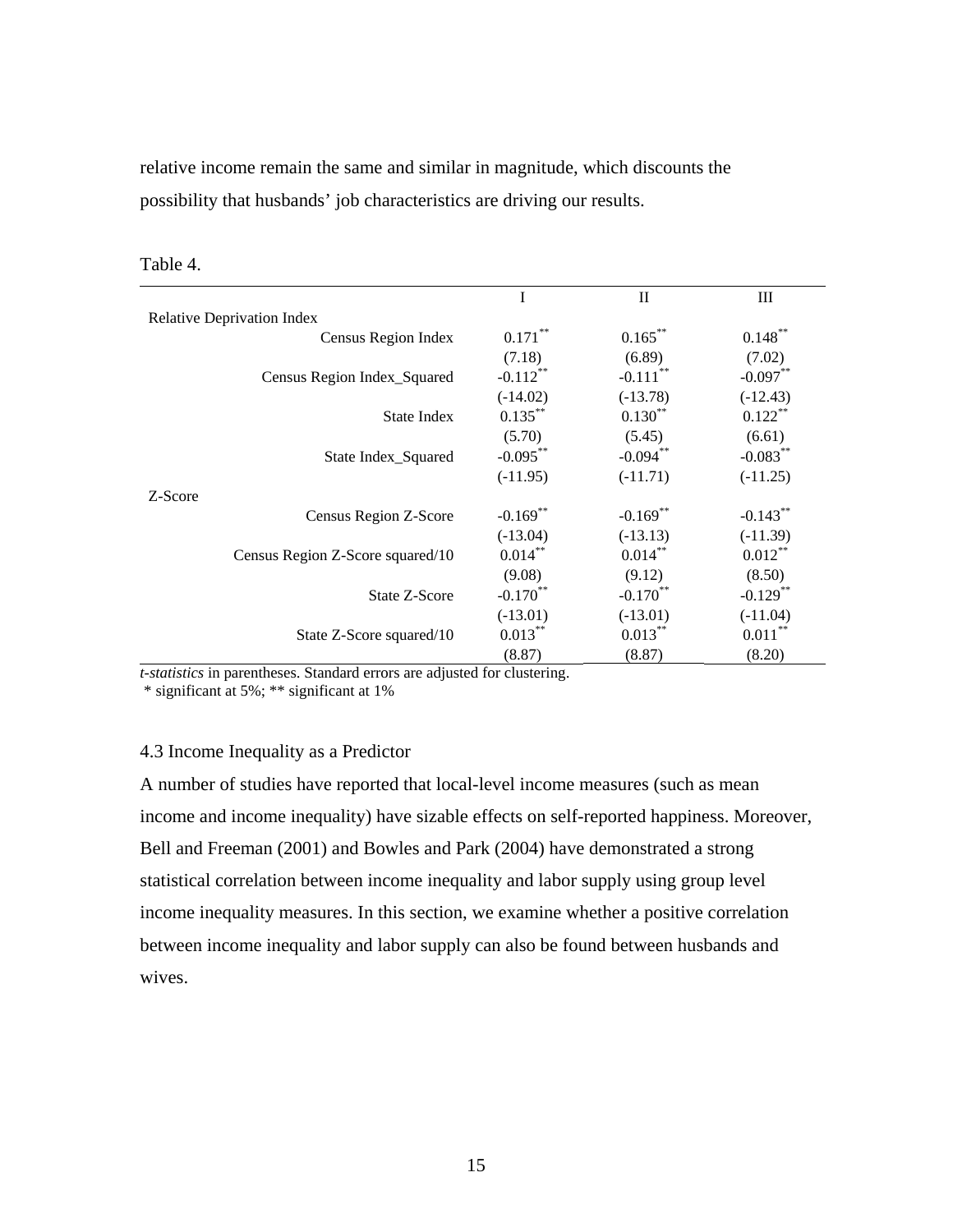We employ three measures of income inequality.<sup>9</sup> Firstly, based on Veblen's idea that the Joneses, with whom one had to keep up, were not the usual neighbors but the rich ones,<sup>10</sup> we chose the ratio of the highest income in 90th percentile (that dividing the 90th from the 91st percentile) to the highest income in the 50th percentile, as the key measure of income inequality. The ratio (P90/P50) averages 1.814 across states over the time period, and ranges from 1.405 to 2.678. We also measure the coefficient of variation (CV), which is designed to capture the effect of overall changes in income inequality. The third measure of income inequality is the ratio of the  $50<sup>th</sup>$  percentile and  $10<sup>th</sup>$  percentile of income (P50/P10). It is included to see whether a 'falling bottom' has any influence on women's employment.<sup>11</sup> If our analysis is correct, the coefficients of P90/P50 and CV will be positive.

The coefficient of regional income inequality regressions reported in Table 5 and 6 show similar pattern with relative income regression though weaker. The coefficients of CV and P90/50 are both positive and the coefficient of CV is statistically significant at 5%, though that of P90/P50 is significant at 10% level in Census Level Sample and not significant in State Sample. The coefficient of the P50/P10 index is statistically significant and negative, which is also consistent with the individual-level results. However, magnitudes of these inequality variables are weaker than that of individuallevel relative income measures. A standard deviation change in the P90/P50 ratio and the CV is associated with only 0.4 to 0.5 percentage point increase in women's LFP, respectively (based on Census region sample regression).

 $\overline{a}$ 

 $9^9$  To construct each measure, we used the total income of the last year variable and weighted each observation by the weights provided in the CPS.

<sup>&</sup>lt;sup>10</sup> "...[The] standard of expenditure which commonly guides our effort is not the average, ordinary expenditure already achieved; it is an ideal of consumption that lies just beyond our reach, or to reach which requires some strain….It is for this class [the wealthy leisure class] to determine, in general outline, what scheme of life the community shall accept as decent or honorific; and it is their office by precept and example to set forth this scheme of social salvation in its highest, ideal form." (Veblen, p.103-4)

 $11$  Bosch (1999) suggests that falling wages of low skilled male workers may have induced longer work hours and growth of married women's labor-force participation.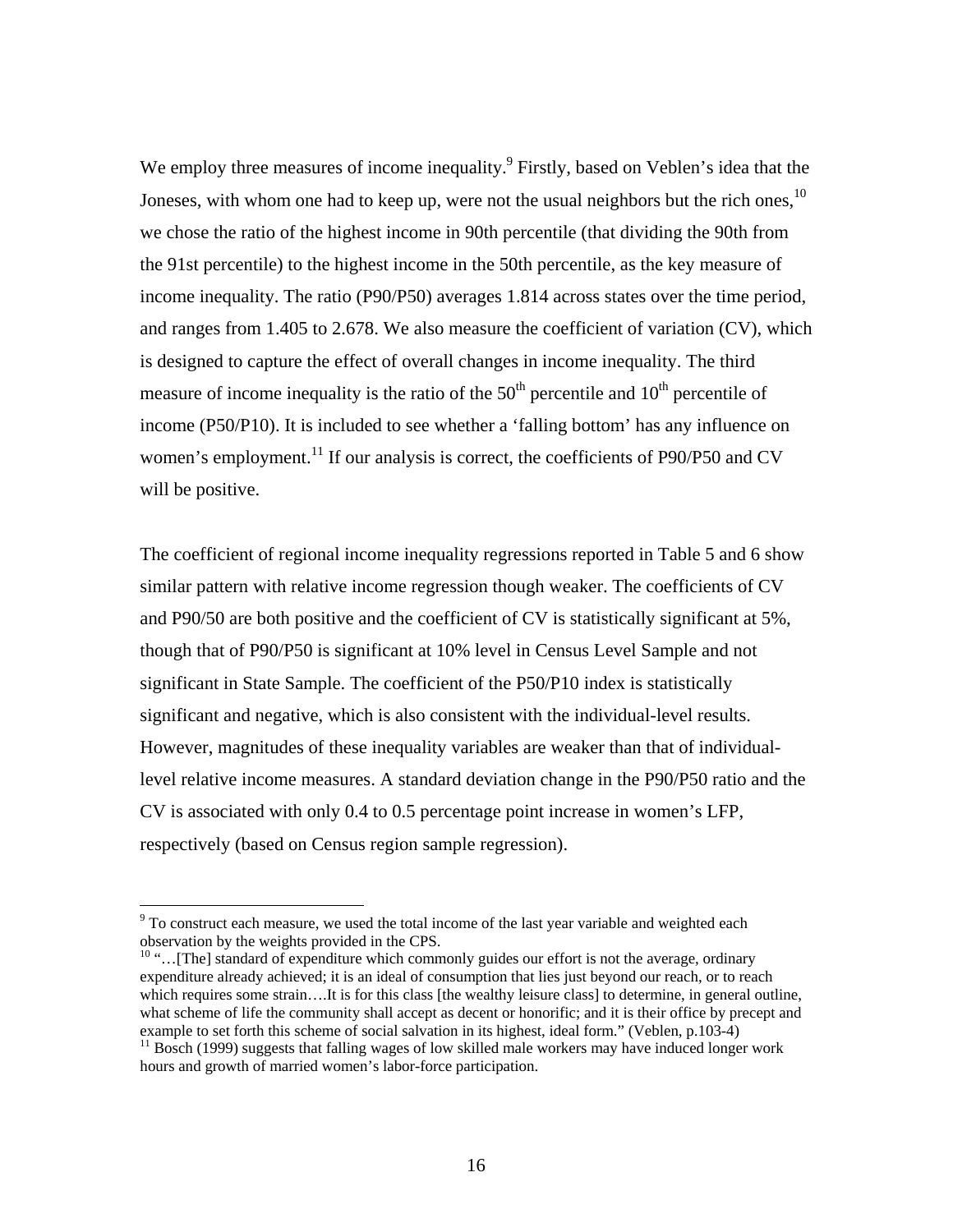Similarity between individual-level and local-level results can also be found when we divide the sample into three different income groups – upper (husband's income>P90), middle ( $P50$  husband's income ( $P90$ ) and low (husband's income ( $P50$ ) - and then compare the coefficient of income inequality measures in each samples. Individual-level results suggest that the tie between LFP of married women and income inequality among men might be stronger among those whose make more than median income. As we can see from Table 6, middle-income group results show stronger marginal effects for both the P90/P50 ratio and CV than the results from merged sample. Coefficients of both measures show significant increase from Table 5 and marginal effects also have significantly increased to 0.93% change per one standard deviation increase of P90/P50 ratio. Second, results from other income groups also support the hypothesis.

|                         | Census Geodivision     | State               |
|-------------------------|------------------------|---------------------|
| P90/P50 of Men's Income | $0.0272^{\dagger}$     | 0.0194              |
|                         | (1.71)                 | (1.62)              |
| CV of Men's Income      | $0.0729$ *             | $0.0735***$         |
|                         | (2.07)                 | (2.96)              |
| P50/P10 of Men's Income | $-0.0089$ <sup>*</sup> | $-0.0044^{\dagger}$ |
|                         | (2.35)                 | (1.78)              |
| <b>Observations</b>     | 101303                 | 101303              |

Table 5. Effects of Men's Income Inequality on Women's Labor Supply

*t-statistics* in parentheses. Standard errors are adjusted for clustering. In addition to individual variables, all the regressions include regional, year and husband's age-group dummy variables.

† significant at 10% \* significant at 5%; \*\* significant at 1%

As we can see from column 5 and 6 of Table 6, wives of both high and low-income husbands are not affected by P90/P50 ratio at all. The marginal effects of the CV and all other P90/P50 ratio are reduced substantially and become insignificant in these samples, which suggests that wives of medium income earners are the driving force of relative income effect. Lastly, it is interesting to see that the P50/P10 percentile ratio is insignificant to women with high- and low-income husbands and has a negative effect on mid-income husbands. As noted in the previous section, this outcome may suggest that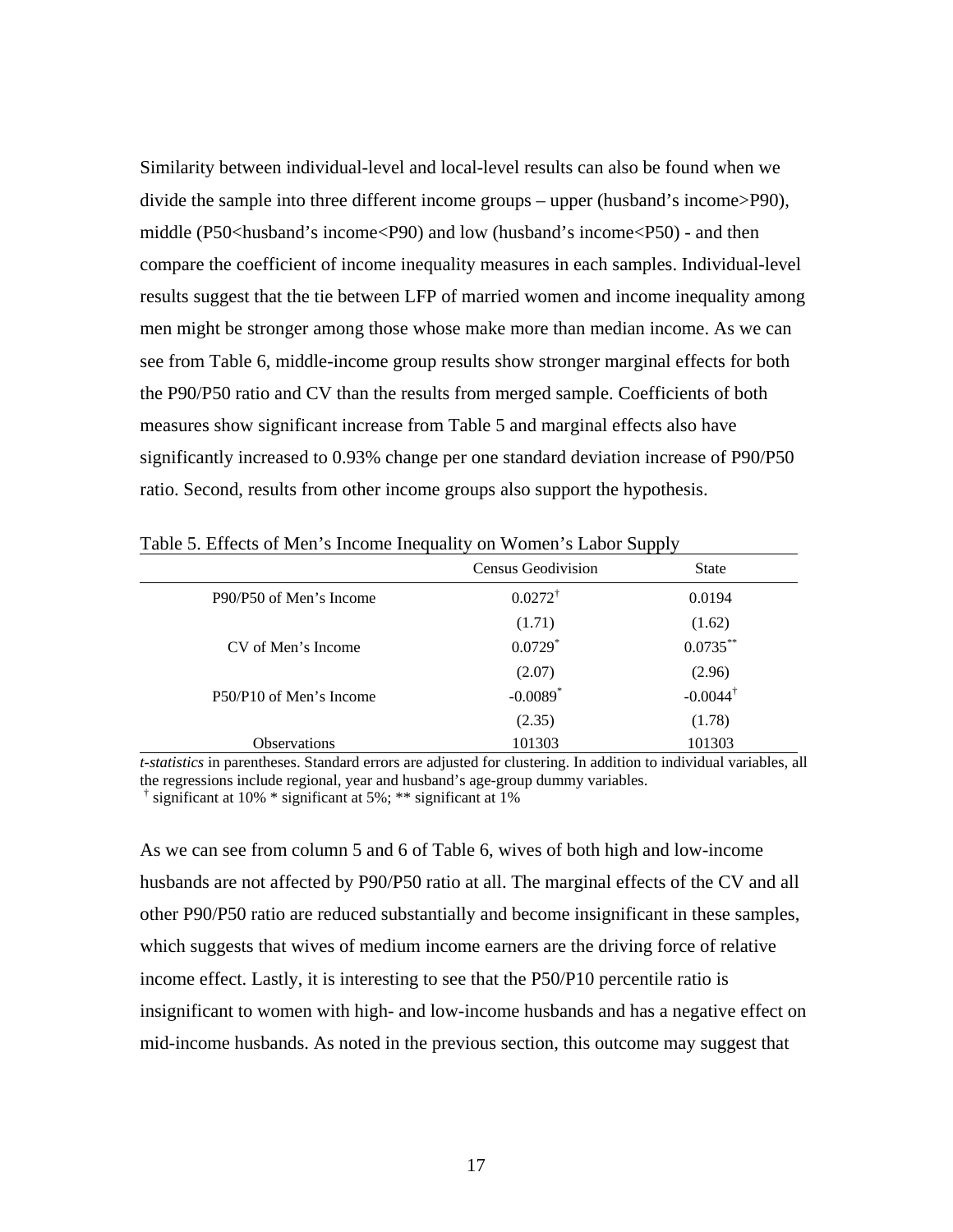wives of low-income husbands may be more affected by necessity and other variables than relative income concerns.<sup>12</sup>

#### 5. Conclusion

1

Researchers in the social science are increasingly concerned about the effect of relative income and income inequality on people's happiness and well-being. Yet studies of these relationships are difficult to conduct and not always convincing because of some skepticism toward self-reported measures of well-being. (see Bertrand and Mullainathan, 2001 for example) In this paper, we provide evidence on how relative income and income inequality affect *actual behavior* of people and show that the results are consistent with studies on well-being. We find that there is a positive and statistically significant link between relative income of a man and the probability for his wife to be in labor market. We investigate the concern that this finding could be driven by omitted variables but could not find any evidence. We find similar link using income inequality measures, namely that a married woman is more likely to be in labor market as regional income inequality increases. In both cases, correlation between relative income measures and women's LFP becomes weaker as husband's income falls below average, which may suggest that middle class wives are more sensitive to relative income effects than those who are poor.

Lastly, our results suggest that relative income effects on labor supply are asymmetrical: if the reference group were the poor and the well-off seek to distance themselves from the reference group then an increase in relative income (and regional inequality) would induce a *reduction* in work hours. Many researchers have argued (Dusenberry, 1949, Irelend, 2001, Bowles and Park, 2004) that if the asymmetry holds, then it may offer real support for progressive taxation. While our results pose an interesting complication because more married women entering labor market is not necessarily a bad thing, we

 $12$  This result is consistent with Stark and Taylor (1989) who show that the effect of relative deprivation variable on migration is not linear.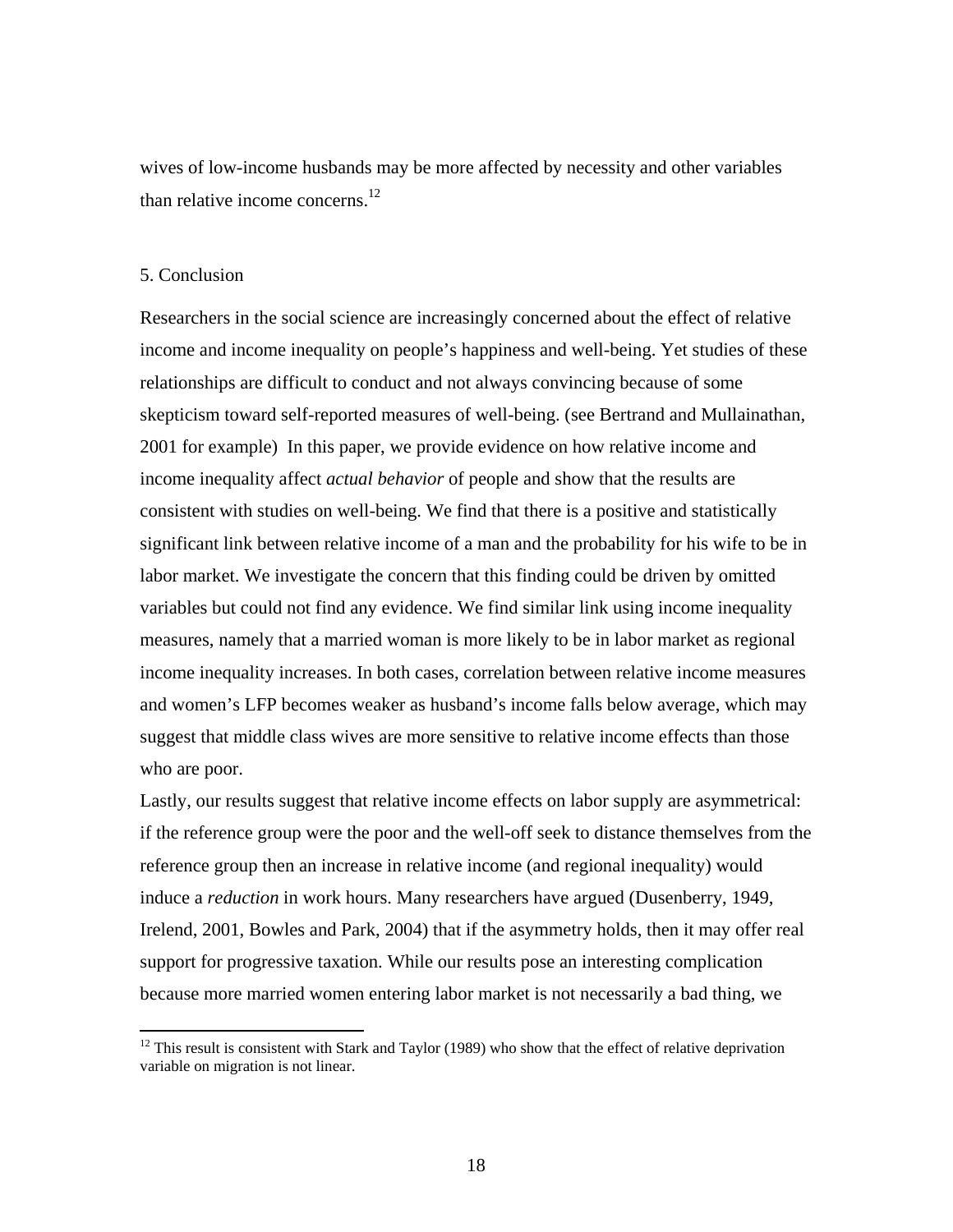provide support for the potential policy relevance of empirical information on the relative income effect.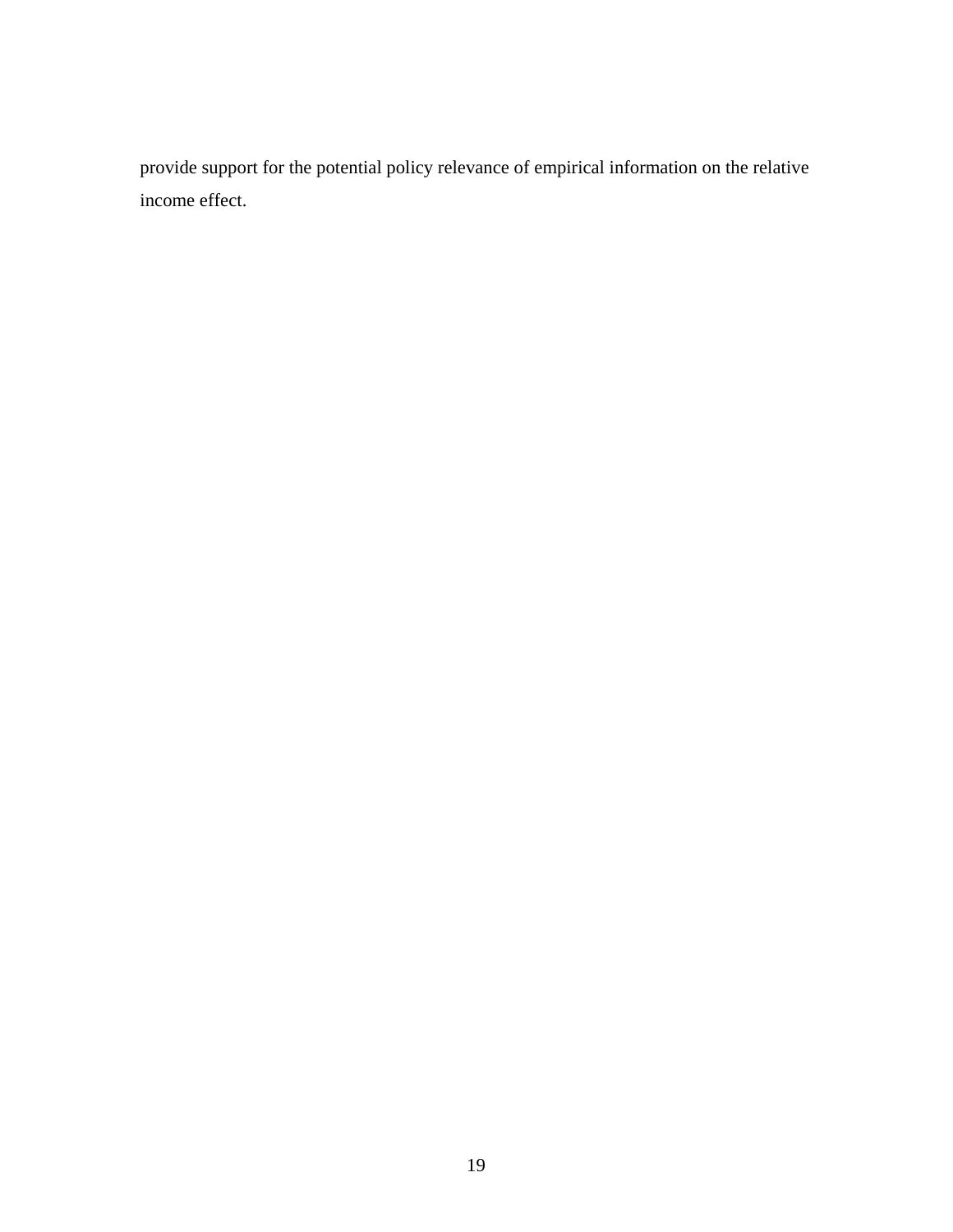|              |                             | <b>ALL</b> | 1969    | 1979    | 1969-1979 |
|--------------|-----------------------------|------------|---------|---------|-----------|
|              | Labor Force Participation   | 0.479      | 0.401   | 0.583   | 0.182     |
|              |                             | (0.500)    | (0.490) | (0.493) |           |
|              | Census Region               |            |         |         |           |
|              | RD Index                    | 0.576      | 0.539   | 0.561   | 0.022     |
|              |                             | (0.441)    |         |         |           |
|              | Z-Score                     | 0.172      | 0.127   | 0.172   | 0.045     |
|              |                             | (0.926)    | (0.905) | (0.916) |           |
|              | P90/P50                     | 1.814      | 1.770   | 1.846   | 0.076     |
|              |                             | (0.184)    | (0.179) | (0.177) |           |
|              | P50/P10                     | 2.581      | 2.231   | 2.836   | 0.605     |
|              |                             | (0.942)    | (0.689) | (0.539) |           |
|              | Coeff. Of Variance          | 0.605      | 0.598   | 0.601   | 0.0031    |
|              |                             | (0.077)    | (0.086) | (0.059) |           |
| <b>State</b> |                             |            |         |         |           |
|              | RD Index                    | 0.569      | 0.533   | 0.554   | 0.021     |
|              |                             | (0.445)    |         |         |           |
|              | Z-Score                     | 0.175      | 0.132   | 0.172   | 0.040     |
|              |                             | (0.926)    | (0.908) | (0.916) |           |
|              | P90/P50                     | 1.723      | 1.668   | 1.752   | 0.084     |
|              |                             | (0.177)    | (0.178) | (0.177) |           |
|              | P50/P10                     | 2.401      | 2.093   | 2.618   | 0.525     |
|              |                             | (0.656)    | (0.510) | (0.675) |           |
|              | Coeff. Of Variance          | 0.531      | 0.514   | 0.528   | 0.013     |
|              |                             | (0.074)    | (0.086) | (0.054) |           |
|              | Log(Income of Husband)      | 10.004     | 9.977   | 9.944   | $-0.033$  |
|              |                             | (0.612)    | (0.583) | (0.667) |           |
|              | <b>Unemployment Rate</b>    | 0.057      | 0.032   | 0.053   | 0.022     |
|              |                             | (0.019)    | (0.009) | (0.010) |           |
|              | # Child under 1             | 0.076      | 0.080   | 0.080   | 0.000     |
|              |                             | (0.269)    | (0.275) | (0.274) |           |
|              | # Child under 3             | 0.260      | 0.274   | 0.258   | $-0.016$  |
|              |                             | (0.500)    | (0.520) | (0.494) |           |
|              | # Children under 18         | 2.086      | 2.317   | 1.824   | $-0.494$  |
|              |                             | (1.414)    | (1.525) | (1.270) |           |
|              | # Persons in the Family     | 4.304      | 4.521   | 4.046   | $-0.475$  |
|              |                             | (1.506)    | (1.596) | (1.362) |           |
| Age          |                             | 33.886     | 34.326  | 33.536  | $-0.790$  |
|              |                             | (5.770)    | (5.876) | (5.597) |           |
| Education    |                             | 12.314     | 11.908  | 12.671  | 0.763     |
|              |                             | (2.470)    | (2.419) | (2.576) |           |
|              | <b>High School Graduate</b> | 0.780      | 0.718   | 0.831   | 0.113     |
|              |                             | (0.414)    | (0.450) | (0.375) |           |
|              | College Graduate            | 0.136      | 0.100   | 0.171   | 0.071     |
|              |                             | (0.342)    | (0.300) | (0.377) |           |

### Table 2. Summary Statistics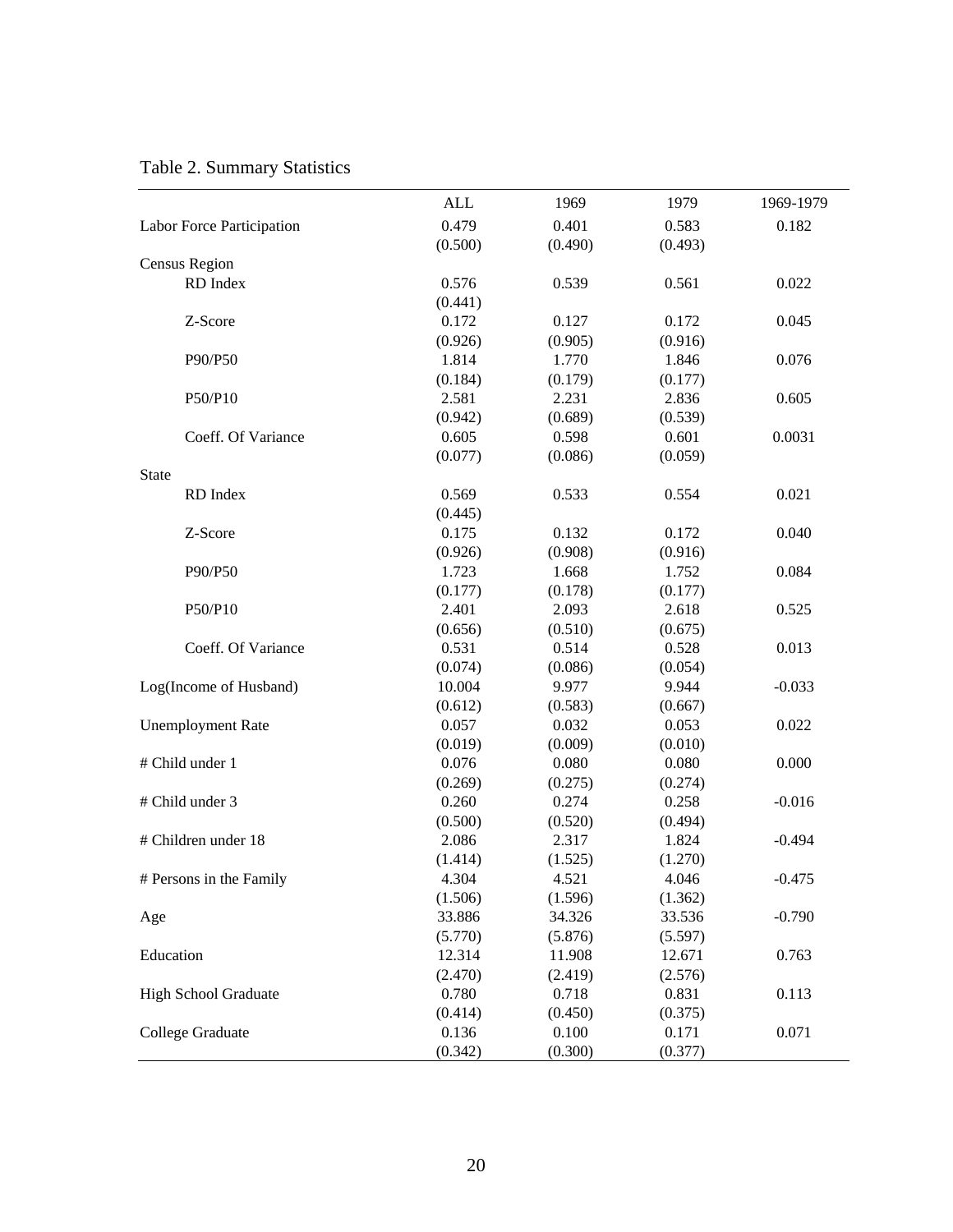|                              | <b>Relative Deprivation</b>       |                                   |                                   | Z-Score                 |  |
|------------------------------|-----------------------------------|-----------------------------------|-----------------------------------|-------------------------|--|
|                              | Census                            | <b>State</b>                      | Census                            | <b>State</b>            |  |
| Index                        | $0.168$ <sup>*</sup>              | 0.140                             |                                   |                         |  |
|                              | (8.08)                            | (7.56)                            |                                   |                         |  |
| Index_Squared                | $-0.112$ <sup>**</sup>            | $-0.096$                          |                                   |                         |  |
|                              | (14.51)                           | (12.94)                           |                                   |                         |  |
| Z-Score                      |                                   |                                   | $-0.130$                          | $-0.099$                |  |
|                              |                                   |                                   | $(-11.15)$                        | $(-8.98)$               |  |
| Z-Score squared/10           |                                   |                                   | 0.0106                            | $0.0079$ <sup>*</sup>   |  |
|                              |                                   |                                   | $(8.76)$<br>0.1960 <sup>*</sup>   | (6.42)                  |  |
| Ln(Income of Husband)        | 0.2304                            | 0.2828                            |                                   | 0.2973                  |  |
|                              | $(4.59)$<br>-0.0230 <sup>**</sup> | $(4.23)_{**}$                     | (2.36)                            | (2.45)                  |  |
| Ln(Husband's Income) Squared |                                   | $-0.0258$                         | $-0.0108$ <sup>*</sup>            | $-0.0182$ <sup>*</sup>  |  |
|                              | (8.64)                            | (7.56)                            | $(-2.24)$                         | $(-2.71)$               |  |
| Age of Husband/100           | $0.0022^{\dagger}$                | 0.0021                            | 0.0020                            | 0.0019                  |  |
|                              | $(1.73)$<br>-0.0052 <sup>**</sup> | $(1.62)$<br>-0.0051 <sup>**</sup> | $(1.56)$<br>-0.0055 <sup>**</sup> | $(1.46)$ <sub>**</sub>  |  |
| Education of Husband/10      |                                   |                                   |                                   | $-0.0054$               |  |
|                              | (6.48)<br>$\ast$ $\ast$           | $(6.42)_{**}$                     | $(-6.86)$<br>冰冰                   | $(-6.72)$               |  |
| # Child under 1              | $-0.0921$                         | $-0.0922$                         | $-0.0910^{*}$                     | $-0.0913$               |  |
|                              | (10.54)<br>ýk:≭                   | (10.56)                           | $(-10.44)$                        | $(-10.48)$              |  |
| # Child under 3              | $-0.2151$                         | $-0.2153$ <sup>*</sup>            | $-0.2149$ <sup>*</sup>            | $-0.2151$               |  |
|                              | (42.82)                           | (42.89)                           | $(-42.85)$                        | $(-42.91)$              |  |
| # Children under 18          | $-0.0844$ <sup>**</sup>           | $-0.0846^{4*}$                    | $-0.0842$ <sup>**</sup>           | $-0.0845$ <sup>**</sup> |  |
|                              | (22.39)<br>**                     | (22.42)<br>**                     | $(-22.34)$                        | $(-22.42)$              |  |
| # Persons in the Family      | 0.0317                            | 0.0320                            | 0.0313                            | 0.0317                  |  |
|                              | (9.02)                            | $(9.09)$ <sub>**</sub>            | $(8.90)$<br>-0.2395 <sup>**</sup> | $(9.00)$ <sub>**</sub>  |  |
| Age                          | $-0.2445$ <sup>**</sup>           | $-0.2462$ <sup>*</sup>            |                                   | $-0.2420$               |  |
|                              | (5.59)                            | (5.62)                            | $(-5.48)$                         | $(-5.53)$               |  |
| Age Squared/10               | $0.0767^{**}$                     | $0.0772^{4*}$                     | $0.0753$ **                       | $0.0760^{*}$            |  |
|                              | $(5.97)_{**}$                     | $(6.01)$<br>-0.0788 <sup>**</sup> | $(5.87)$ <sub>**</sub>            | $(5.92)_{**}$           |  |
| Age Cubed/1000               | $-0.0784$                         |                                   | $-0.0771$                         | $-0.0777$               |  |
|                              | (6.33)<br>$**$                    | (6.36)<br>$\ast$ $\ast$           | $(-6.23)$<br>**                   | $(-6.27)$<br>采水         |  |
| Education                    | 0.0293                            | 0.0294                            | 0.0298                            | 0.0299                  |  |
|                              | (18.60)                           | (18.71)                           | (18.95)                           | (19.03)                 |  |
| Unemployment Rate (State)    | $-0.6707$                         | $-0.6479$ <sup>*</sup>            | $0.7939$ <sup>**</sup>            | $0.0292$ <sup>**</sup>  |  |
|                              | (2.48)                            | (2.40)                            | (4.59)                            | (4.72)                  |  |
| Observations                 | 101303                            | 101303                            | 101303                            | 101303                  |  |
| Pseudo R-squared             | 0.103                             | 0.103                             | 0.103                             | 0.103                   |  |

Table 3. Effects of Men's Income Inequality on Women's Labor Supply

*t-statistics* in parentheses. \* significant at 5%; \*\* significant at 1%

Robust Standard Errors are used to calculate *t-statistics*.

Regressions include dummy for Census Region or State, husband's age group, each year and for high school and college graduates.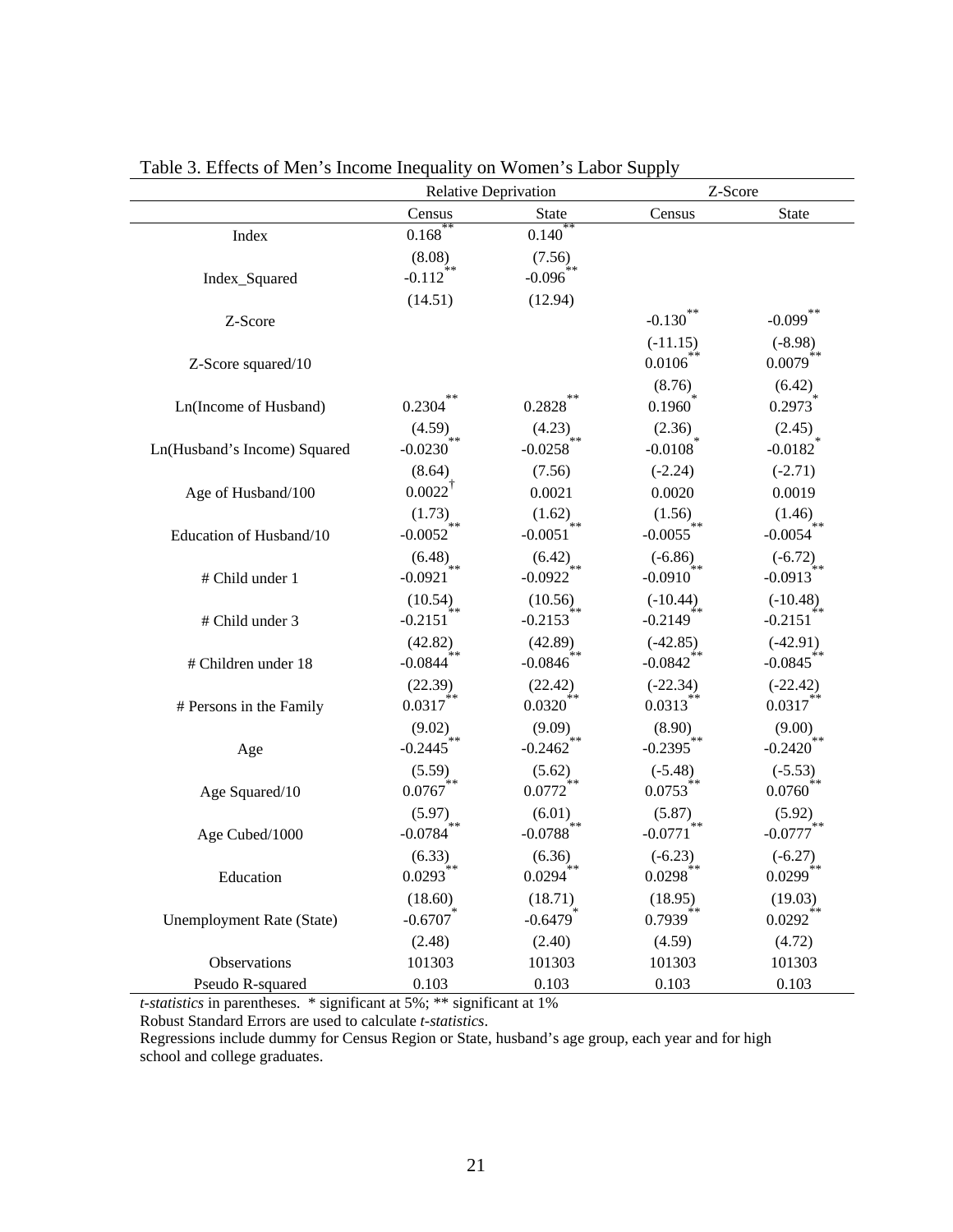| Table 6. Differences in Reaction to Income Inequality by Class |  |
|----------------------------------------------------------------|--|
|----------------------------------------------------------------|--|

|                                                                                                                 |           | Upper Income Group <sup>1</sup> |              | Mid Income $Group2$ |           | Low Income $Group3$ |  |
|-----------------------------------------------------------------------------------------------------------------|-----------|---------------------------------|--------------|---------------------|-----------|---------------------|--|
|                                                                                                                 | Census    | <b>State</b>                    | Census       | <b>State</b>        | Census    | <b>State</b>        |  |
| P90/P50 of Men's Wage                                                                                           | $-0.0125$ | $-0.0072$                       | $0.0510^{*}$ | 0.0375              | $-0.0125$ | $-0.0072$           |  |
|                                                                                                                 | $(-0.35)$ | $(-0.25)$                       | (2.34)       | (2.25)              | $(-0.35)$ | $(-0.25)$           |  |
| CV of Men's Wage                                                                                                | $-0.0661$ | $-0.0140$                       | 0.1028       | 0.0764              | $-0.0661$ | $-0.0140$           |  |
|                                                                                                                 | $(-0.74)$ | $(-0.21)$                       | (2.30)       | (2.21)              | $(-0.74)$ | $(-0.21)$           |  |
| P50/P10 of Men's Wage                                                                                           | $-0.0061$ | $-0.0029$                       | $-0.0099$ ** | $-0.0077$ **        | $-0.0061$ | $-0.0029$           |  |
|                                                                                                                 | $(-1.06)$ | $(-0.96)$                       | $(-2.88)$    | $(-3.09)$           | $(-1.06)$ | $(-0.96)$           |  |
| Observations<br><sup>1</sup> Unner Income Crown Uncher d'e Income > $D(0)$ in the Uncher d'e Age & Decien Crown | 13077     | 13077                           | 50477        | 50477               | 13077     | 13077               |  |

<sup>1</sup>. Upper Income Group: Husband's Income > P90 in the Husband's Age & Region Group

 $2^2$ . Middle Income Group: Husband's Income Falls between P90 and P50

<sup>3</sup>. Lower Income Group: Husband's Income < P50 in the Husband's Age & Region Group

Robust Standard Errors are used to calculate *t-statistics*.

Regressions include dummy for Census Region or State, husband's age group, each year and for high school and college graduates.

\* significant at 5%; \*\* significant at 1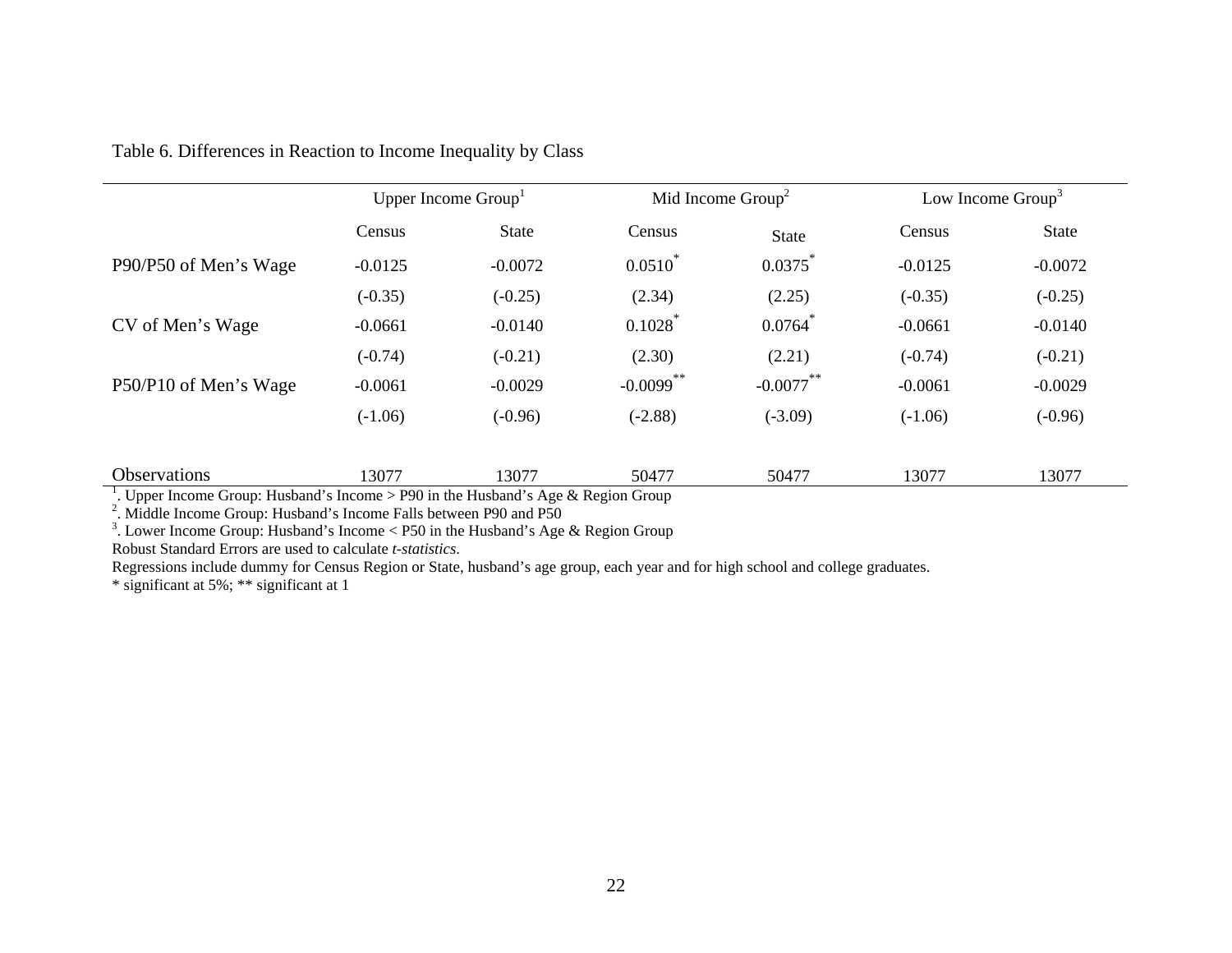#### Reference

Alesina, Alberto; Rafael Di Tella, and Robert J. MacCulloch. 2003. "Inequality and Happiness: Are Europeans and Americans Different?" NBER working paper 8198; *Journal of Public Economics*, forthcoming.

Bagwell, Laurie Simon and Douglas B. Bernheim. 1996. "Veblen Effects in a Theory of Conspicuous Consumption." *American Economic Review*, 86:349-373.

Bell, Linda A. 1998. "Differences in Work Hours and Hours Preferences by Race in the U.S." *Review of Social Economics*, 56:4.

Bell, Linda A. and Freeman, Richard. 2001. "The incentive for working hard: explaining hours worked differences in the US and Germany." *Labor Economics*, 8:2, pp. 181-202.

Blackburn, McKinley L. and Bloom, David E. 1988. "Income Inequality, Business Cycles, and Female Labor Supply, pp. 25." Columbia University Department of Economics Working Paper: 377.

Blanchflower, David G. and Andrew J. Oswald. 2004. "Well-Being over Time in Britain and the USA," *Journal of Public Economics*, 88(7-8), pp. 1359-1386.

Bluestone, B. and Rose, S. 1998. "The Macroeconomics of Work Time." *Review of Social Economy*, Vol. LVI, No. 4.

Bosch, G. 1999. "Working Time: Tendencies and Emerging Issues." *International Labor Review*, vol. 138, No. 2.

Boskin, Michael and Sheshinski, E. 1978. "Optimal Redistributive Taxation and When Individual Welfare Depends on Relative Income." *Quarterly Journal of Economics*, 92, pp. 589-601.

Bowles, Samuel and Park, Yongjin. 2002. "Emulation, Inequality and Work Hours: Was Thorstein Veblen Right?." Santa Fe Institute Working Paper.

Cappelli, P and Sherer, P. D. 1988. "Satisfaction, Market Wages and Labor Relations: An Airline Study." *Industrial Relations*, Vol.27, pp. 56-73.

Clark, Andrew E. and Oswald, Andrew J. 1996. "Satisfaction and Comparison Income." *Journal of Public Economics*, 61:3, pp. 359-81.

Cole, Harold, Mailath, G. and Postlewaite, Andrew. 1995. "Incorporating Concern for Relative Wealth into Economic Models." *Federal Reserve Bank of Minneapolis Quarterly Review*, 19:3, pp. 12-21.

Corneo, Giacomo and Olivier, Jeanne. 1997. "Conspicuous Consumption, Snobbism, and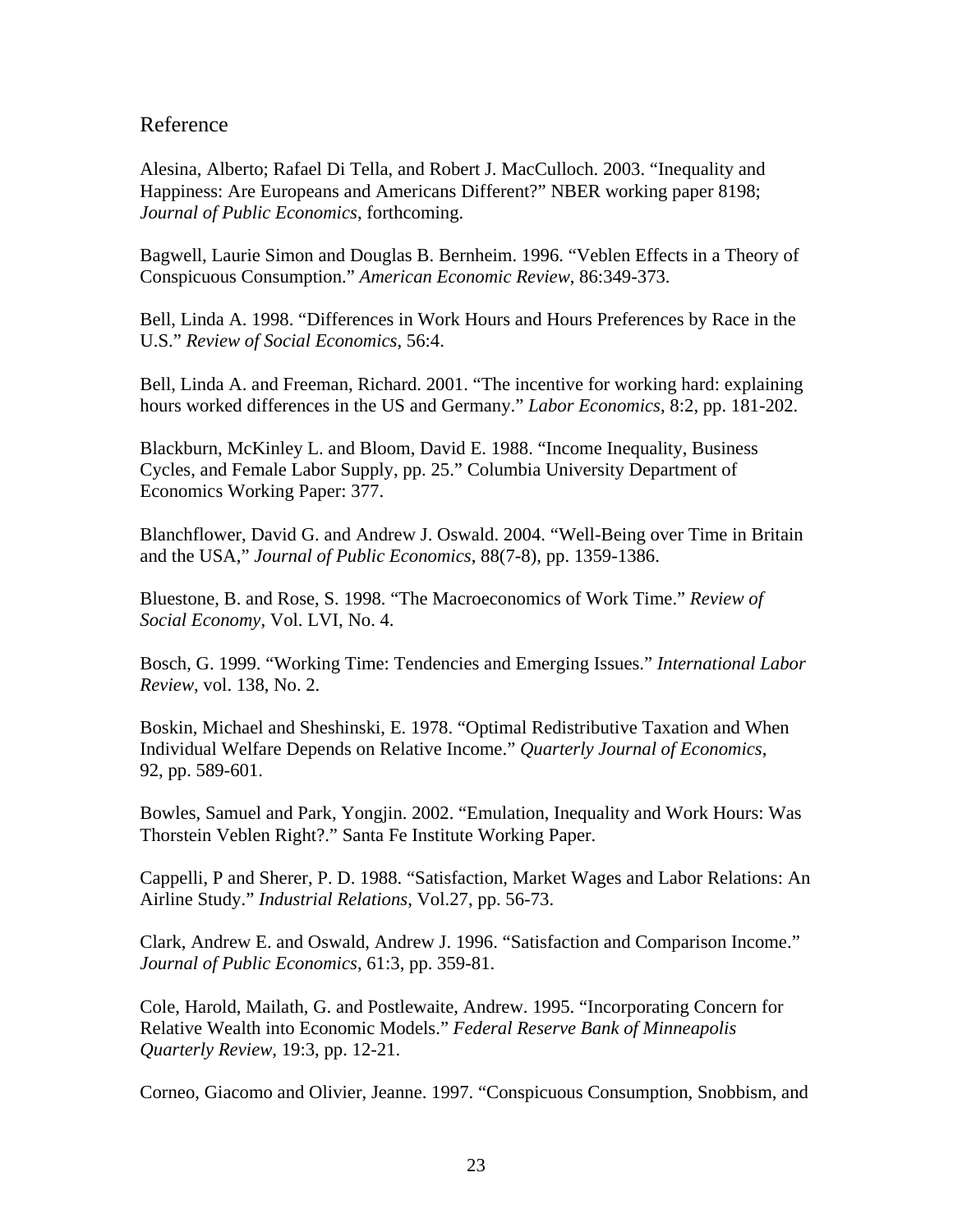Conformism." *Journal of Public Economics*, 66, pp. 55-71.

Drago, Robert, Black, David and Wooden, Mark. 2004. "Gender and Work Hours Transitions in Australia: Drop Ceilings and Trap-Door Floors." IZA Discussion Paper No. 1210

Eibner, Christine E. and Evans, William N. 2004. "Relative Deprivation, Poor Health Habits and Mortality." *Journal of Human Resources*, forthcoming.

Ferrer-i-Carbonell, Ada. 2005. "Income and Well-being: An Empirical Analysis of the Comparison Income Effect," *Journal of Public Economics*, forthcoming

Frank, Robert. 1997. "The Frame of Reference as a Public Good." *The Economic Journal*, 107:445, pp. 1832-47.

Freeman, Richard. 2002. "The Labor Market in the New Information Economy." *NBER*  Working Paper 9254 (October).

Hyslop, Dean. 2001. "Rising U.S. Earnings Inequality and Family Labor Supply: The Covariance Structure of Intrafamily Earnings." *American Economic Review*, Vol. 91 (4), pp. 755-77.

Ireland, Norman. 1994. "On Limiting the Market for Status Signals." *Journal of Public Economics*, 53, pp. 91-110.

Juhn, Chinhui and Kim, Dae Il. 1999. "The Effects of Rising Female Labor Supply on Male Wages." *Journal of Labor Economics*, Vol. 17 (1), pp. 23-48.

Krueger, Alan. 1993. "How Computers Have Changed the Wage Structure." *Quarterly Journal of Economics*, 108:1, pp. 33-60.

Landers, Renée M., Rebitzer, James B., and Taylor, Lowell J. 1996. "Rat Race Redux: Adverse Selection in the Determination of Work Hours in Law Firms." *The American Economic Review*, 86:3, pp. 329-48.

Layard, Richard. 1980. "Human Satisfactions and Public Policy." *Economic Journal*, 90:December, pp. 737-50.

Leibenstein, H. 1950. "Bandwagon, Snob, and Veblen Effects in the Theory of Consumers' Demand." *Quarterly Journal of Economics*, 64, pp. 183-207.

Luttmer, Erzo F. P. 2004. "Neighbors as Negatives: Relative Earnings and Well-Being." Unpublished Manuscript.

Neumark, David and Postlewaite, David. 1998. "Relative Income Concerns and the Rise in Married Women's Employment." *Journal of Public Economics*, 70, pp. 157-83.